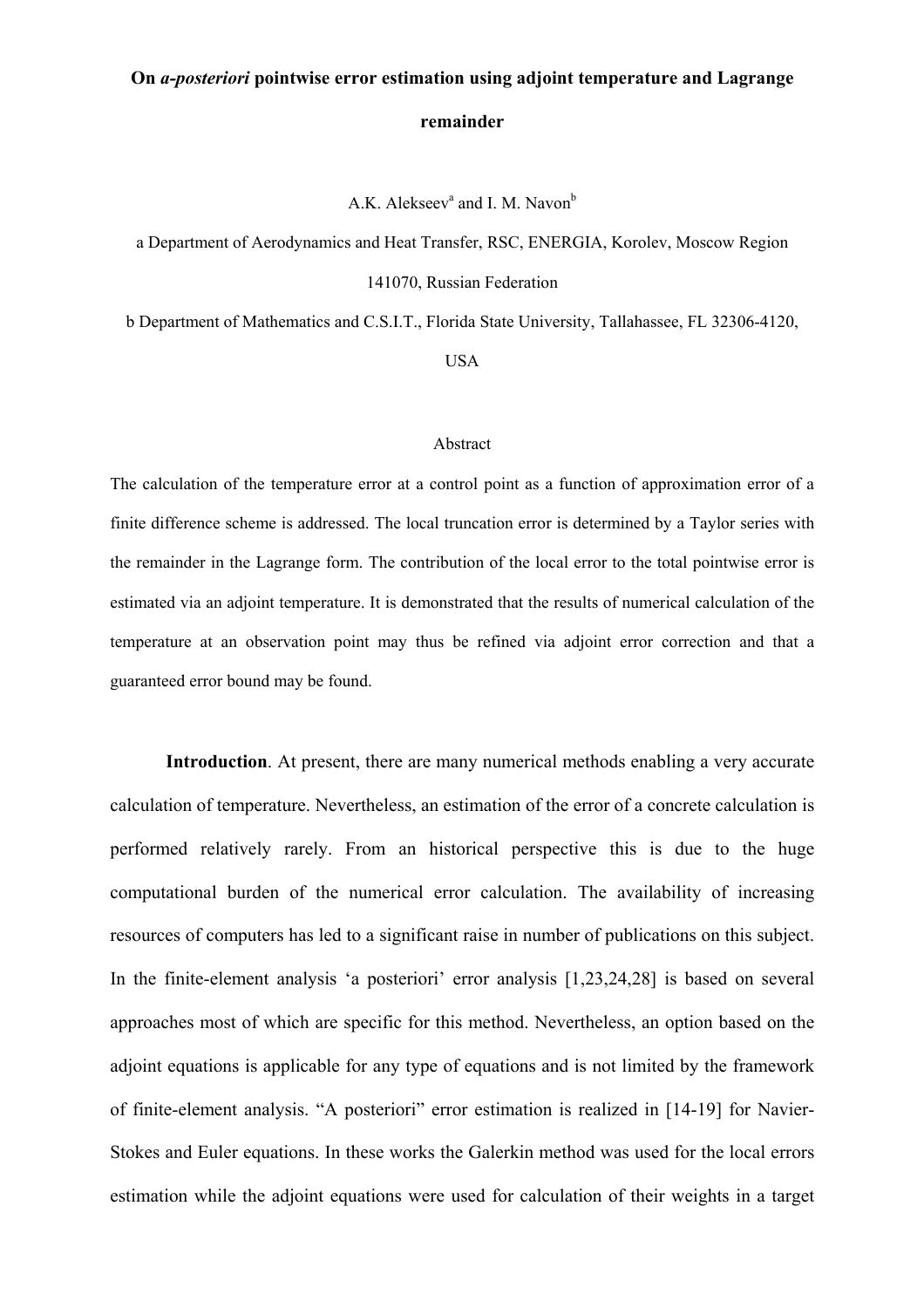functional error. A similar approach was used in [9,10,12,25-27,33,34] for the refinement of practically useful functionals both by finite-element and finite-difference methods. The local error was estimated by interpolation, while its contribution was calculated using an adjoint problem. The information on the local error influence was used for grid refining. The Richardson extrapolation [21,29,30] is the most popular method for numerical error estimation in CFD. Unfortunately, it becomes complicated for schemes containing differences with a mixed order of accuracy and for problems with discontinuities. Many effects may change the nominal order of the grid convergence, for instance the presence of discontinuities. The simplest example is the reduction in convergence rate in presence of shocks. For schemes of third and fourth order of accuracy the reduction of the convergence rate was demonstrated in [5] for a compression wave. The works [6,7,31] confirm this effect. Certainly, a temperature field has no discontinuities, as a rule. Nevertheless, discontinuities in the gradient of temperature are rather common and potentially able to change the nominal convergence order. The spatial nonuniformity of the grid may also reduce the convergence rate ([35]). A correct use of Richardson extrapolation requires a set of grids to prove the monotonous convergence and to determine the real order of convergence for the considered solution. This may turn to be very expensive from a computer resources viewpoint.

In the present work we address the feasibility provided by adjoint equations for estimation of calculation error at a control point. We use the local truncation error determined by the Taylor series with the remainder in Lagrange form and an adjoint equation in continuous form. A simultaneous refinement and obtaining a guaranteed error bound are features specific to this approach. The refinement and the error bound are obtained on the same grid as that employed for the primal problem solution and require same computer time.

#### *Numerical error estimation using the adjoint temperature*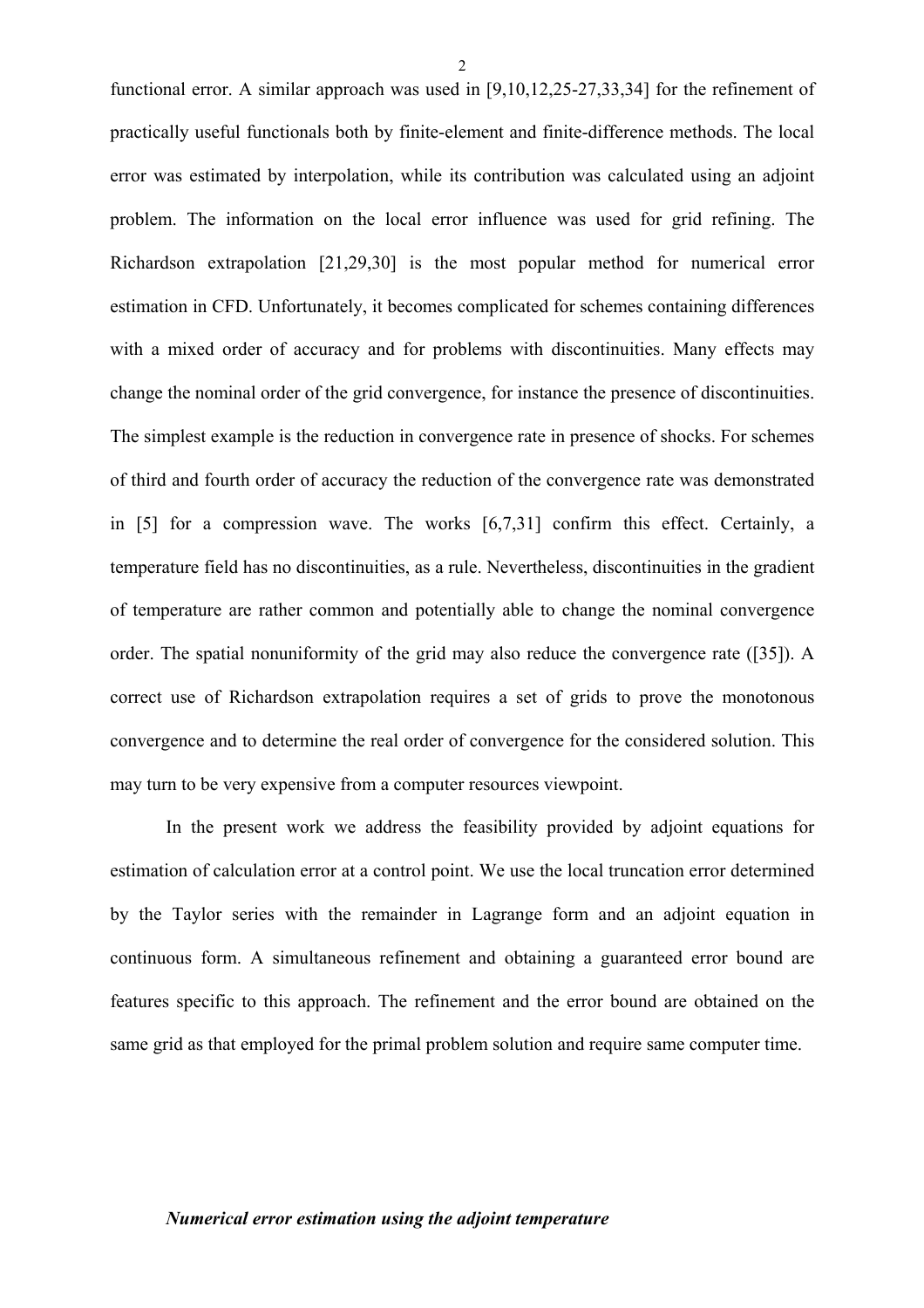Let's consider the calculation of the temperature error at a checkpoint for finitedifference solution of the one dimensional thermal conduction equation.

$$
C \rho \frac{\partial T}{\partial t} - \frac{\partial}{\partial x} \left( \lambda \frac{\partial T}{\partial x} \right) = 0; (t, x) \in \Omega = (0 < t < t_f; 0 < x < X).
$$
 (1)

Initial conditions:  $T(0,x) = T_0(x)$ ; (2)

Boundary conditions 
$$
\frac{\partial T}{\partial x}\big|_{x=0} = 0
$$
;  $\frac{\partial T}{\partial x}\big|_{x=X} = 0$ . (3)

Consider a finite-difference approximation of the first order in time and second order in space.

$$
C\rho \frac{T_k^n - T_k^{n-1}}{\tau} - \lambda \frac{T_{k+1}^n - 2T_k^n + T_{k-1}^n}{h_k^2} = 0;
$$
\n(4)

The simplicity of the scheme and the low order of approximation are deliberately chosen to illustrate the features of this approach with simplest mathematical treatment.

Let us expand the mesh function  $T_k^n$  in Taylor series and substitute to (4). Then equation (4) transforms to equation (5) *k*

$$
C \rho \frac{\partial T}{\partial t} - \frac{\partial}{\partial x} \left( \lambda \frac{\partial T}{\partial x} \right) + \delta T = 0; \qquad (5)
$$

Here  $\delta T = \delta T_t + \delta T_x$  is a local truncation error engendered by Taylor series remainders. Thus, when solving the finite difference equation (4) we solve the differential approximation (5) instead of exact equation (1).

The error in the temperature calculation at a certain checkpoint  $T_{\text{est}} = T(t_{\text{est}}, x_{\text{est}})$  is determined by the sum of contributions of local truncation error with weights depending on the transfer of disturbances. For their determination let's denote the estimated temperature  $T_{est}$  by  $\varepsilon$  and express it as the functional.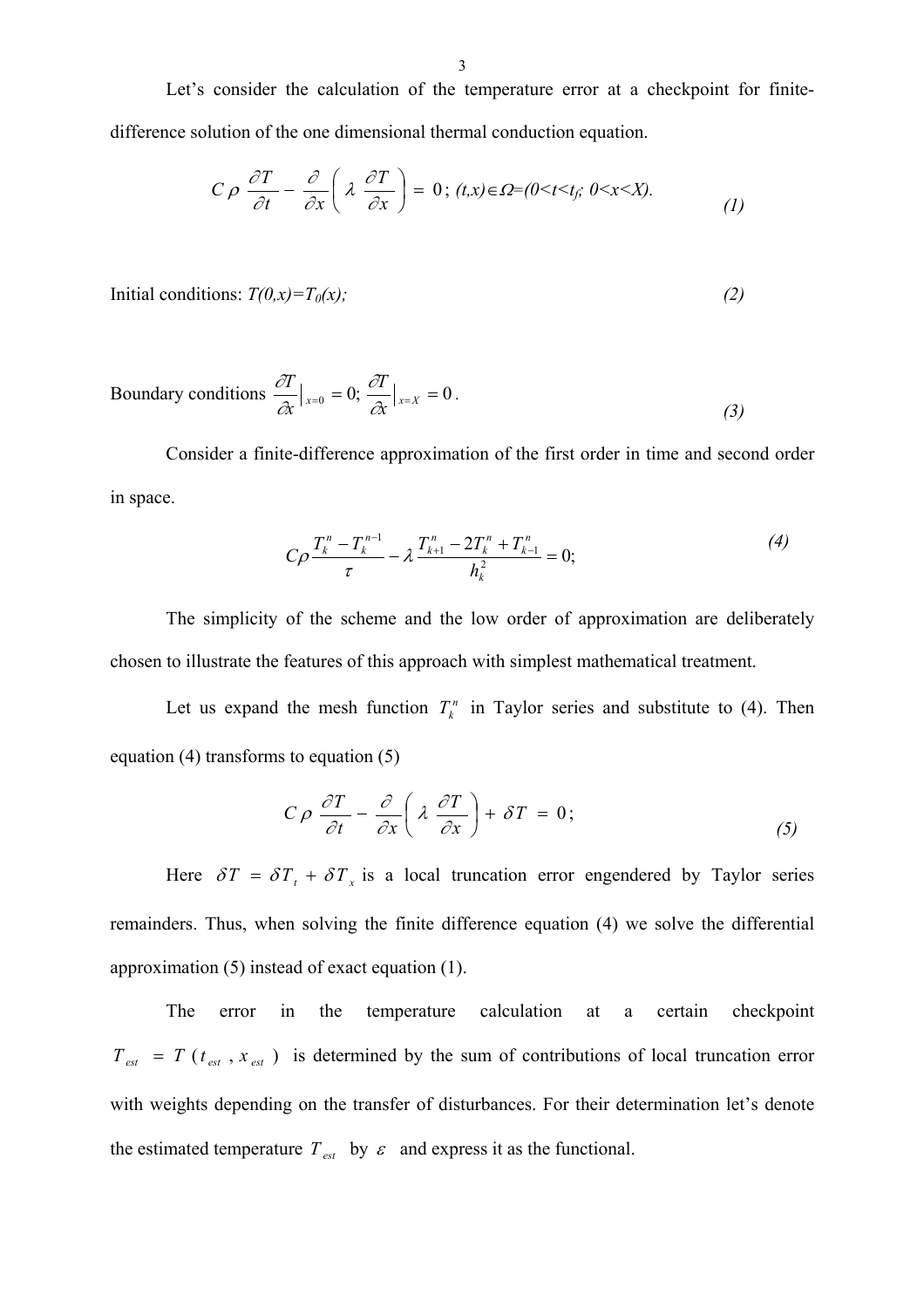$$
T_{est} = \varepsilon = \iint\limits_{\Omega} T(t, x) \delta(t - t_{est}) \delta(x - x_{est}) dt dx
$$
 (6)

The most efficient method for calculation of the functional variation is based on adjoint equations [22,4]. Let's use this approach here. For this purpose let's introduce a Lagrangian comprised of the estimated value and the weak statement of (1).

$$
L = \iint_{\Omega} T(t, x) \delta(t - t_{est}) \delta(x - x_{est}) dt dx +
$$
  
+ 
$$
\iint_{\Omega} C \rho \frac{\partial T}{\partial t} \Psi(t, x) dt dx - \iint_{\Omega} \frac{\partial}{\partial x} \left( \lambda \frac{\partial T}{\partial x} \right) \Psi(t, x) dt dx
$$
 (7)

Local truncation errors represented in a form of the source  $\delta T(t, x)$  disturb the temperature field. The corresponding problem for temperature disturbances assumes the form:

$$
C\rho \frac{\partial \Delta T}{\partial t} - \frac{\partial}{\partial x} \left( \lambda \frac{\partial \Delta T}{\partial x} \right) + \delta T(t, x) = 0; \tag{8}
$$

Initial conditions:  $\Delta T(0, x) = 0$ ;

Boundary conditions 
$$
\frac{\partial \Delta T}{\partial x}\big|_{x=0} = 0
$$
;  $\frac{\partial \Delta T}{\partial x}\big|_{x=X} = 0$ ; (9)

Problem (8) may be solved by using some part of Taylor expansion for sources  $\delta T(t, x)$ estimation (as in [8]) that enables a correction of the target functional. Nevertheless, this is not sufficient for our purposes, since we are interested in the contribution of every grid cell to the total error and in obtaining a guaranteed error bound. So we continue the analysis and calculate the variation of the Lagrangian using equations (8-9).

$$
\Delta L(\delta T) = \iint_{\Omega} \Delta T \delta(t - t_{est}) \delta(x - x_{est}) dt dx + \iint_{\Omega} \delta T \Psi dt dx +
$$

$$
+ \iint_{\Omega} C \rho \frac{\partial \Delta T}{\partial t} \Psi dt dx - \iint_{\Omega} \frac{\partial}{\partial x} \left( \lambda \frac{\partial \Delta T}{\partial x} \right) \Psi(t, x) dt dx; \tag{10}
$$

The integration of (10) by parts yields

$$
\Delta L(\delta T) = \iint\limits_{\Omega} \Delta T \delta(t - t_{est}) \delta(x - x_{est}) dt dx + \iint\limits_{\Omega} \delta T \Psi dt dx -
$$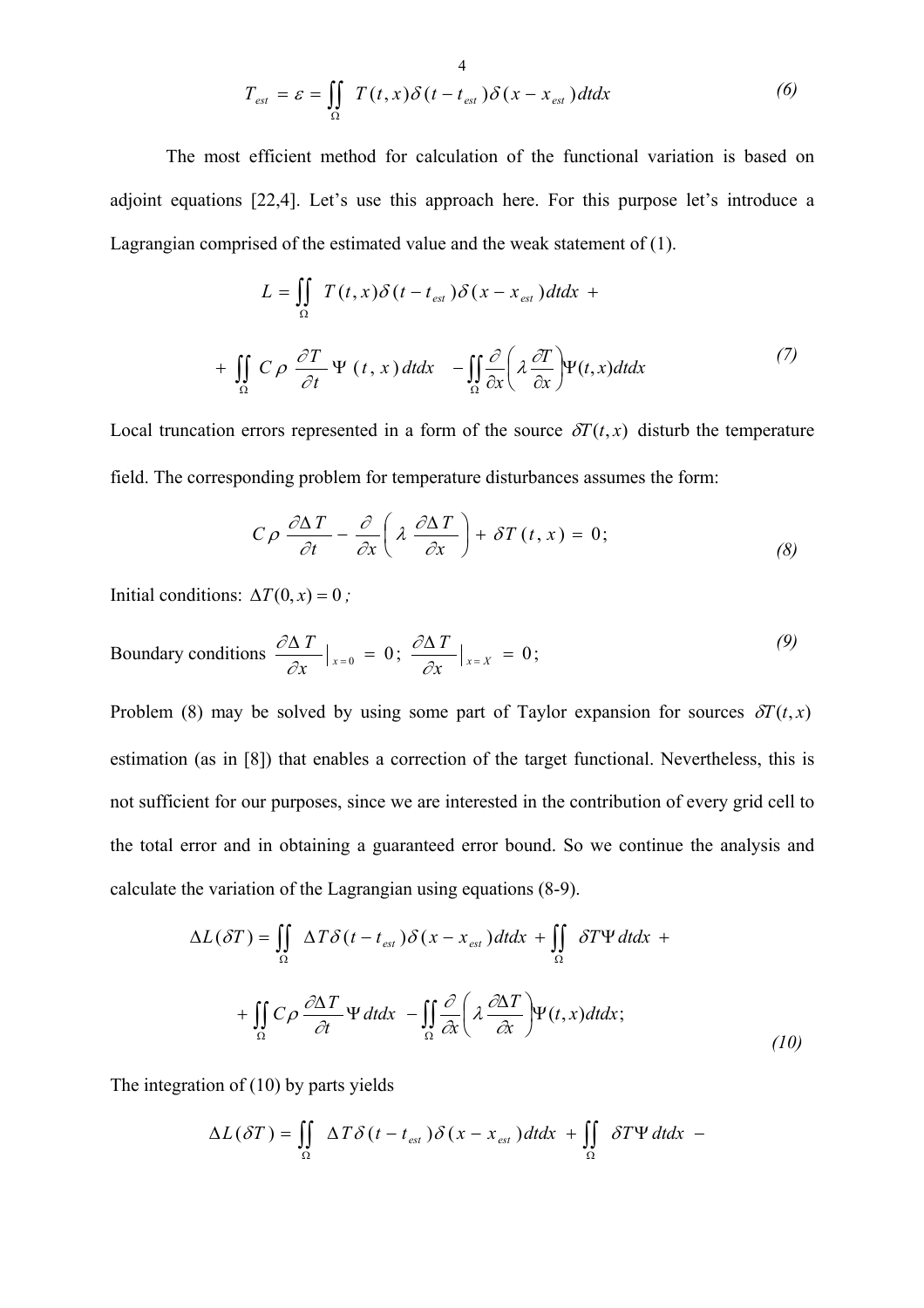$$
- \iint_{\Omega} C \rho \frac{\partial \Psi}{\partial t} \Delta T(t, x) dt dx + \int_{x} C \rho \Psi(t, x) \Delta T dx \Big|_{t=0}^{t_f} -
$$
  

$$
- \iint_{\Omega} \frac{\partial}{\partial x} \left( \lambda \frac{\partial \Psi}{\partial x} \right) \Delta T(t, x) dt dx - \int_{t} \lambda \frac{\partial \Delta T}{\partial x} \Psi dt \Big|_{x=0}^{x=X} + \int_{t} \lambda \frac{\partial \Psi}{\partial x} \Delta T dt \Big|_{x=0}^{x=X}
$$
(11)

We can express the variation of the Lagrangian via the source containing the local error of approximation.

$$
\Delta L = \iint_{\Omega} \delta T \Psi(t, x) dt dx \tag{12}
$$

Expression (12) is valid if other terms in (11) are equal to zero, i.e. on the solution of following *adjoint problem*.

$$
C\rho \frac{\partial \Psi}{\partial t} + \frac{\partial}{\partial x} \left( \lambda \frac{\partial \Psi}{\partial x} \right) - \delta (t - t_{est}) \delta (x - x_{est}) = 0 , \qquad (13)
$$

Boundary conditions: 
$$
\frac{\partial \Psi}{\partial x}\Big|_{x=X} = 0, \frac{\partial \Psi}{\partial x}\Big|_{x=0} = 0,
$$
 (14)

Initial condition 
$$
\Psi(t_f, x) = 0;
$$
 (15)

It is known, [22,4], that  $\Delta \varepsilon(\delta T) = \Delta L(\delta T)$  on a solution of direct and adjoint problems. Thus we determine the variation of  $T(t_{est}$ ,  $x_{est}$ ).

$$
\Delta \varepsilon = \Delta T_{est} = T_{est} - T_{exact} = \iint_{\Omega} \delta T \Psi(t, x) dt dx
$$
\n(16)

Thus, the adjoint temperature enables us to calculate the variation of estimated parameter as a function of the truncation error. The adjoint problem is solved in the reverse temporal direction. It is determined by the direct problem and by a choice of a checkpoint. The present statement differs from adjoint equations used in Inverse Heat Transfer Problems [4] by the form of target functional and by the form of the source in (13). Usually, problem (13) is solved by a finite-difference method, so it also contains an error  $\Psi(t, x) = \Psi_{exact}(t, x) + \Delta \Psi(t, x)$ . So, the error of the temperature at a checkpoint may be divided into two parts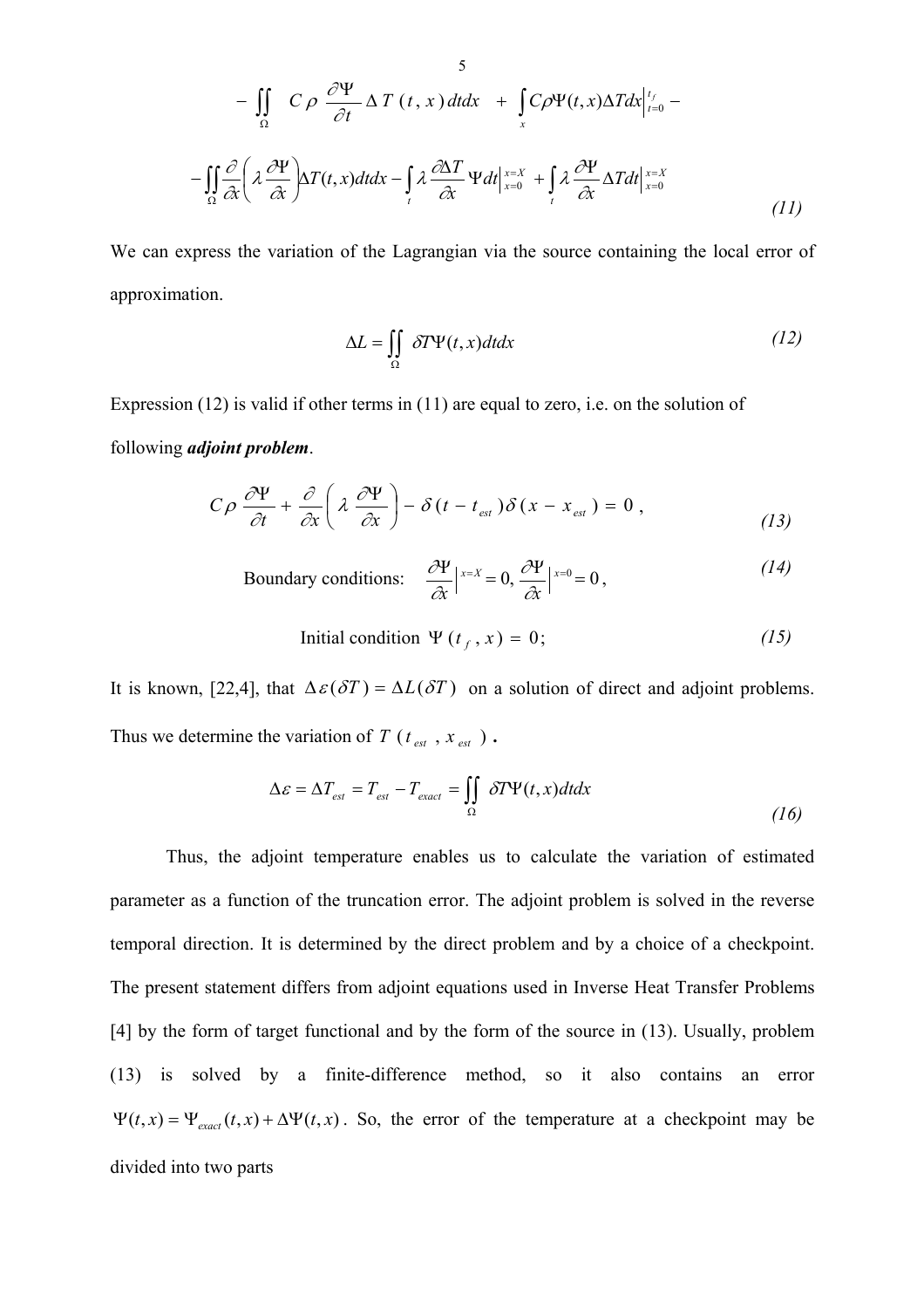$$
\Delta \varepsilon = \Delta T_{est} = \iint_{\Omega} \delta T \Psi_{exact}(t, x) dt dx + \iint_{\Omega} \delta T \Delta \Psi(t, x) dt dx
$$
\n(17)

Several works [9,10,12,25-27,33,34] consider a minimization of the second part of expression (17) as a means for diminishing the inherent error.

**The calculation of error caused by temporal approximation.** The error  $\Delta T_{est}$  is determined as a function of the adjoint temperature and a truncation error. Let's expand the mesh function  $T_k^n$  using the Taylor series with the Lagrange remainder and substitute it to finite differences (3). For the temporal part of truncation error we obtain *k*

$$
\frac{T_k^n - T_k^{n-1}}{\tau} = \frac{\partial T}{\partial t} - \frac{1}{2} \left( \tau \frac{\partial^2 T(t_n - \alpha_k^n \tau, x_k)}{\partial t^2} \right)
$$
(18)

Parameters  $\alpha_k^n \in (0,1)$  are unknown.

The last term in (18) determines  $\delta T_t$ , while corresponding error  $\Delta T_{est}$  has the form

$$
\Delta \varepsilon (\delta T_t) = -\frac{C\rho}{2} \int_{\Omega} \left( \tau \frac{\partial^2 T(t_n - \alpha_k^n \tau, x_k)}{\partial t^2} \right) \Psi dx dt \tag{19}
$$

Further discussion is significantly devoted to the calculation of magnitude and bounds of expression (19) and its analogues. Let's present (19) in a discrete form, for example:

$$
\Delta \varepsilon (\delta T_t) = -\frac{C\rho}{2} \sum_{k=1,n=2}^{Nx, Nt} \left( \tau \frac{\partial^2 T(t_n - \alpha_k^n \tau, x_k)}{\partial t^2} \right) \Psi_k^n h_k \tau
$$
 (20)

Equation (20) may be expanded in series over  $\alpha_k^n \tau$ ,

$$
\Delta \varepsilon(\delta T_t) = -\frac{C\rho}{2} \sum_{k=1,n=2}^{Nx,Nt} \left( \tau \frac{\partial^2 T(t_n, x_k)}{\partial t^2} - \tau \alpha_k^n \tau \frac{\partial^3 T(t_n, x_k)}{\partial t^3} + \frac{(\alpha_k^n \tau)^2}{2} \tau \frac{\partial^4 T(t_n, x_k)}{\partial t^4} - \ldots \right) \Psi_k^n h_k \tau \qquad (21)
$$

The first part of sum (21) may be used for correction of the functional

$$
\Delta T_t^{corr} = -\frac{C\rho}{2} \sum_{k=1,n=2}^{Nx,Nt} \frac{\partial^2 T(t_n, x_k)}{\partial t^2} \Psi_k^n h_k \tau^2
$$
\n(22)

The second part of (21) contains unknown parameters  $\alpha_k^n \in (0,1)$ . If only first order term over

 $\alpha_i^n \tau$  is retained in (21) an upper bound may be obtained *k*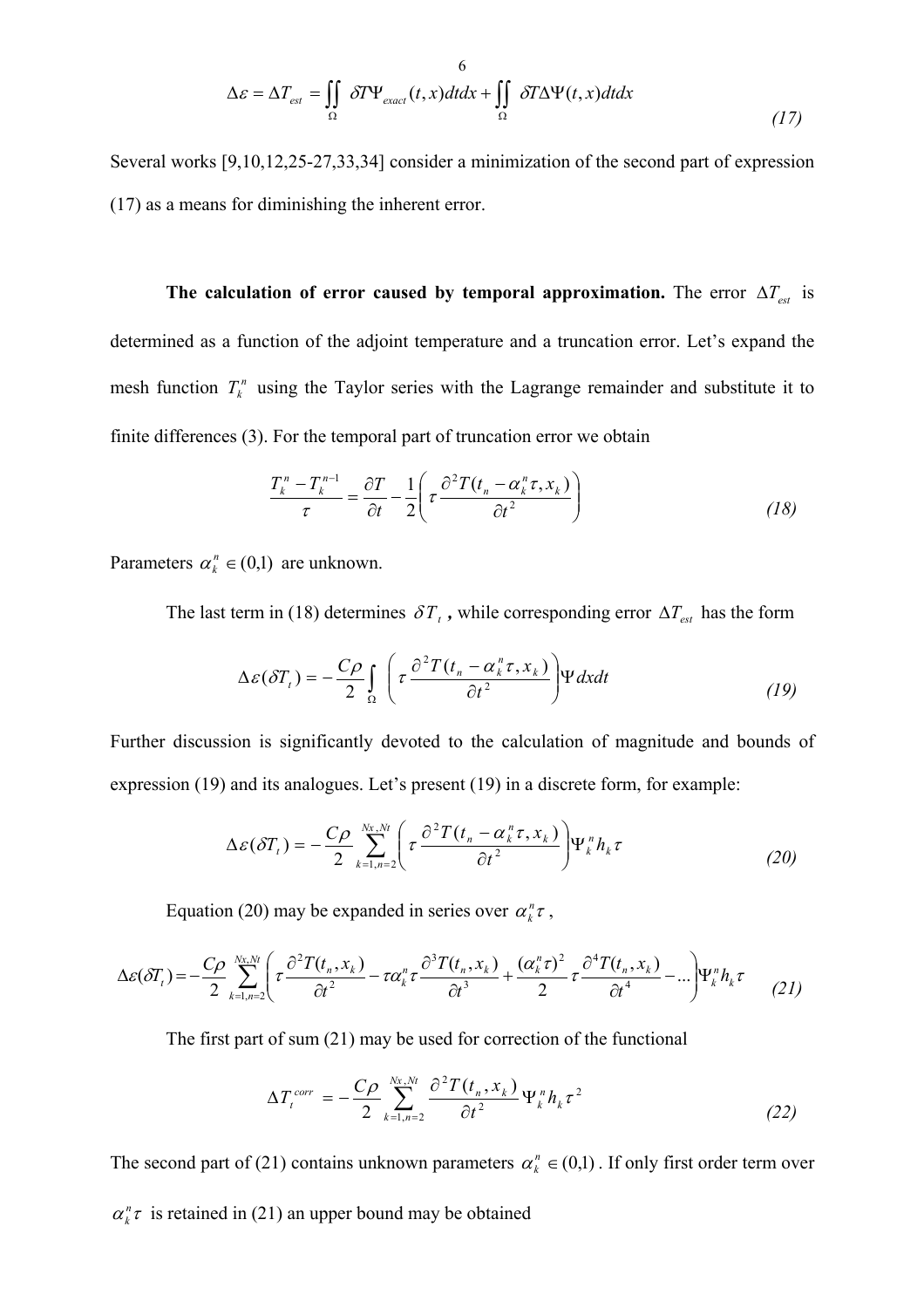$$
\frac{C\rho}{2} \sum_{k=1,n=2}^{Nx,Nt} \alpha_k^n \tau^3 \frac{\partial^3 T(t_n, x_k)}{\partial t^3} \Psi_k^n h_k \leq \frac{C\rho}{2} \sum_{k=1,n=2}^{Nx,Nt} \left| h_k \tau^3 \frac{\partial^3 T(t_n, x_k)}{\partial t^3} \Psi_k^n \right| = \Delta T_{t,1}^{\text{sup}} \tag{23}
$$

Using this value we can determine the upper bound of the functional error (after refining):

$$
|T - \Delta T_t^{corr} - T_{exact}| < \Delta T_{t,1}^{\text{sup}} \tag{24}
$$

Expression (23) is the Holder inequality applied to the scalar product  $(\alpha_k^n \Theta_k^n)$ ,

$$
\sum_{k=1,n=2}^{Nx,Nt} \alpha_k^n \Theta_k^n = (\alpha_k^n \Theta_k^n) \leq \left\| \alpha_k^n \right\|_p \left\| \Theta_k^n \right\|_q, \qquad \frac{1}{p} + \frac{1}{q} = 1. \qquad \left\| \alpha \right\|_p = (\alpha_1)^p + |\alpha_2|^p + \ldots + |\alpha_N|^p \Big)^{1/p},
$$

 $\|\alpha\|_{\infty} = \max(\alpha_i)$ . This approach enables us to obtain estimations for other terms in (21) also. For example, the estimation of the second (over  $\alpha_k^n \tau$ ) order term has the form

$$
-\frac{C\rho}{2}\sum_{k=1,n=2}^{Nx,Nt}\left(\frac{(\alpha_k^n\tau)^2}{2}\tau\frac{\partial^4 T(t_n,x_k)}{\partial t^4}\right)\psi_k^n h_k \tau < \frac{C\rho}{2}\sum_{k=1,n=2}^{Nx,Nt}\left|\frac{1}{2}\tau^4 h_k \psi_k^n \frac{\partial^4 T(t_n,x_k)}{\partial t^4}\right| = \Delta T_{t,2}^{\text{sup}} \tag{25}
$$

The estimation of the error taking into account of the second term may be written as

$$
\left|T - \Delta T_t^{corr} - T_{exact}\right| < \Delta T_{t,1}^{\text{sup}} + \Delta T_{t,2}^{\text{sup}} \tag{26}
$$

On a sufficiently smooth solution, every next term of series  $\Delta T_{t,s}^{\text{sup}}$  has an order that is greater by unit. For an infinitely smooth solution expression (26) may be stated as sup , 1 *t s s*  $T - \Delta T_t^{corr} - T_{exact}$  |  $\langle \sum_{i=1}^{\infty} \Delta T_i$ = . If all derivatives are bounded, this series converges !  $(t_{n}, x_{k})$ !  $(\alpha_k^n \tau)^s \partial^{s+2} T(t_n, x_k)$ <sub>W<sup>n</sup>b<sub>2</sub></sub> 2  $Nt \mid (\alpha^n \tau)^s \; \hat{\sigma}^{s+2}$  $\frac{1}{2}$  *s*!  $\partial t^{s+2}$   $\left| \begin{array}{c} s & \lambda \\ s & \lambda \end{array} \right|$  *s*  $|h_k \tau^2|$  < C *t*  $T(t_n, x)$ *s s k n*  $s+2$  **k**  $n \cdot \lambda_k$  $n \rightarrow s$   $s$  $\sum_{k}^{Nx,Nt} |(\boldsymbol{\alpha}^n_k)$ *k n*  $\frac{(\alpha_k^r \tau)^r}{\tau} \frac{\partial^{r-1}(l_n, x_k)}{\partial x_k^r} \Psi_k^n h_k \tau^2 \Big| < C \tau \Big|$ ∂ ∂ + +  $\sum_{t=1,n=2}^{\infty} \left| \frac{(a_k t)}{s!} \frac{\partial^2}{\partial t^{s+2}} \frac{\partial^2}{\partial t^s} \right| \mathcal{H}_k^2 h_k \tau^2 \Big| < C \tau \frac{\tau}{s!}$ , nevertheless, this does not guarantee the estimation

to be small enough to have a practical significance.

The applicability of such estimates may be complicated by discontinuities of the derivatives. Let's consider this problem at the heuristic level. For this purpose let us write (21) in more detail.

$$
\Delta \varepsilon(\delta T) = -\frac{C\rho}{2} \sum_{k=1,n=2}^{Nx, Ni} \left( \tau \frac{\partial^2 T(t_n, x_k)}{\partial t^2} - \tau \alpha_k^n \tau \frac{\partial^3 T(t_n, x_k)}{\partial t^3} + \dots + \frac{(-\alpha_k^n \tau)^s}{s!} \tau \frac{\partial^{s+2} T(t_n, x_k)}{\partial t^{s+2}} + \dots \right) \Psi_k^n h_k \tau \tag{27}
$$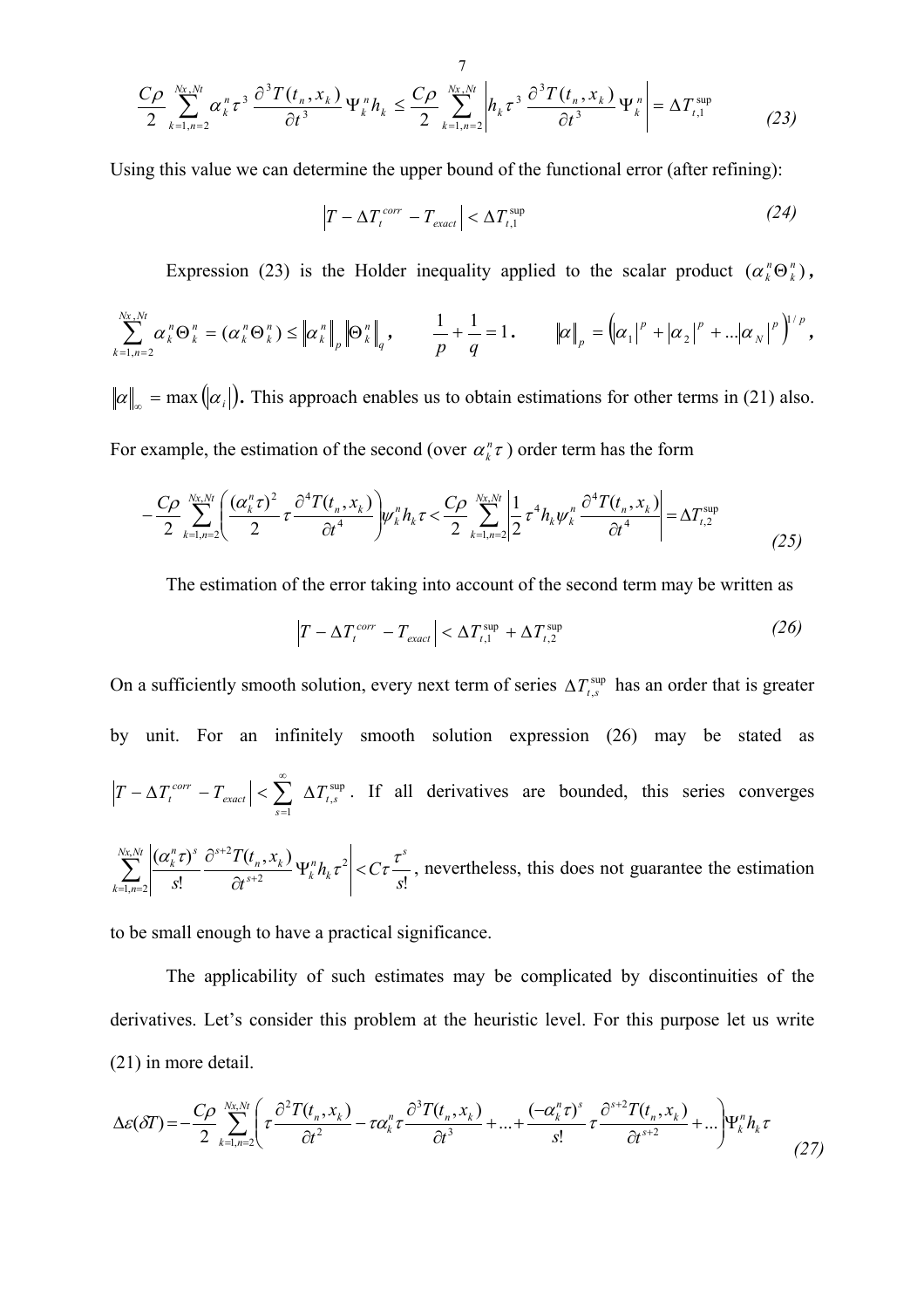Let *m* be the number of bounded derivatives (derivatives of the order *m* and higher may have a finite number of jump discontinuities), *p* is the order of the approximated derivative, *j* is the formal order of accuracy of a finite-difference scheme. Let's approximate derivatives by the

finite differences 
$$
\frac{DT(t,x)}{Dt}
$$
. The limit  $\lim_{\tau \to 0} \sum_{\Omega} \left( \tau^j \frac{D^{p+j}T(t,x)}{Dt^{p+j}} \right) h \Psi \tau$  corresponds to the first

term (27). Consider its asymptotic form. The derivative of order  $m+1$  has an asymptotic  $(T_{+}^{(m)} - T_{-}^{(m)})/\tau \sim \Delta/\tau$  for the jump discontinuity, while the derivative of order  $m+2$  has the asymptotic  $(\Delta/\tau - 0/\tau)/\tau \sim \Delta/\tau^2$ , correspondingly the derivative of the order  $p + j$  has the asymptotic  $\frac{a}{\pi p + j - m}$ ∆  $\frac{d}{\tau^{p+j-m}}$ . Thus  $\lim_{\tau \to 0} \left( \tau^{j} \frac{D}{Dt^{p+j}} \right) \sim \lim_{\tau \to 0} \left( \tau^{j} \frac{D}{\tau^{p+j-m}} \right)$  $\left(\tau^{j} \frac{\Delta}{\tau^{j-j-m}}\right)$  $\setminus$  $\int_{-1}^{\infty} \Delta$  $\overline{\phantom{a}}$ J  $\setminus$  $+j$   $\frac{1}{\tau \rightarrow 0}$   $\frac{1}{\tau} p + j$ + *p j m j p j p j Dt*  $T(t, x)$ τ τ  $\left(\tau^{j}\frac{D^{p+j}T(t,x)}{Dt^{p+j}}\right) \sim \lim_{\tau\to 0}$  $\setminus$ ſ →  $\lim_{\tau \to 0} \left( \tau^{j} \frac{D^{p+j}T(t,x)}{Dt^{p+j}} \right) \sim \lim_{\tau \to 0} \left( \tau^{j} \frac{\Delta}{\tau^{p+j-m}} \right)$ . There are a limited number

of nodes that participate in the summation in the vicinity of discontinuity, so the multiplier  $\tau$ (appearing during summation) should be taken into account, yielding  $\sum_{n=n_r+n_s}^{n=n_r+n_s} \left( \int_{-1}^{1} D^{p+j} T(t,x) \right)_{k \leq t \leq n} = \sum_{n=p+1}^{n-p+1}$ 1,  $\sum_{n=N}^{N_x,n=n_r+n_s} \left( \int_{-1}^{1} D^{p+j} T(t,x) \right)_{i=1}^{N_x}$  $\sum_{n=1,n=n_r-n_s}$  $\setminus$  $\sum_{n=N}^{N} \sum_{n=n}^{N} \left( \tau^{j} \frac{D^{p+j}T(t,x)}{Dt^{p+j}} \right) h \Psi \tau \sim \tau^{m-p}$  $k = 1, n = n_r - n$ *r s*  $r - n_s$  $\frac{f^{+j}T(t,x)}{D f^{+j}}$   $h \Psi \tau \sim$  Ψ  $\bigg)$  $\setminus$ *p j*  $\frac{D^{p+j}T(t,x)}{T(t,x)}$ *Dt*  $\tau^{j} \frac{D^{p+j}T(t,x)}{E^{p+j}} h \Psi \tau \sim \tau^{m-p+1}.$ 

Thus, the terms of *j-th* formal order of accuracy contain a component of *j-th* order (appearing due to integration over the smooth part of the solution) and a component having the order  $i = m - p + 1$  (engendered by the jump discontinuity of the  $m - th$  order derivative). So, the order of convergence depends on the solution and may asymptotically tend to a minimal order  $i = m - p + 1$  as grid size decreases. This is also relevant to other terms in (27).

If we have a sufficient number of smooth derivatives, we can restrict the number of terms in expansion (21) in order to avoid using derivatives of order higher than  $m$ . Let  $m=3$ . then in our case ( $m = j + 2$ )

$$
\Delta \varepsilon(\delta T) = -\frac{C\rho}{2} \sum_{k=1,n=2}^{Nx,Nt} \left( \tau \frac{\partial^2 T(t_n, x_k)}{\partial t^2} - \tau \alpha_k^n \tau \frac{\partial^3 T(t_n - \eta_k^n \alpha_k^n \tau, x_k)}{\partial t^3} \right) \Psi_k^n h_k \tau
$$
\n(28)

The derivatives in (28) are related to some points within the interval  $\eta_k^n \in (0,1)$ . Correspondingly, the estimation of error bound has the form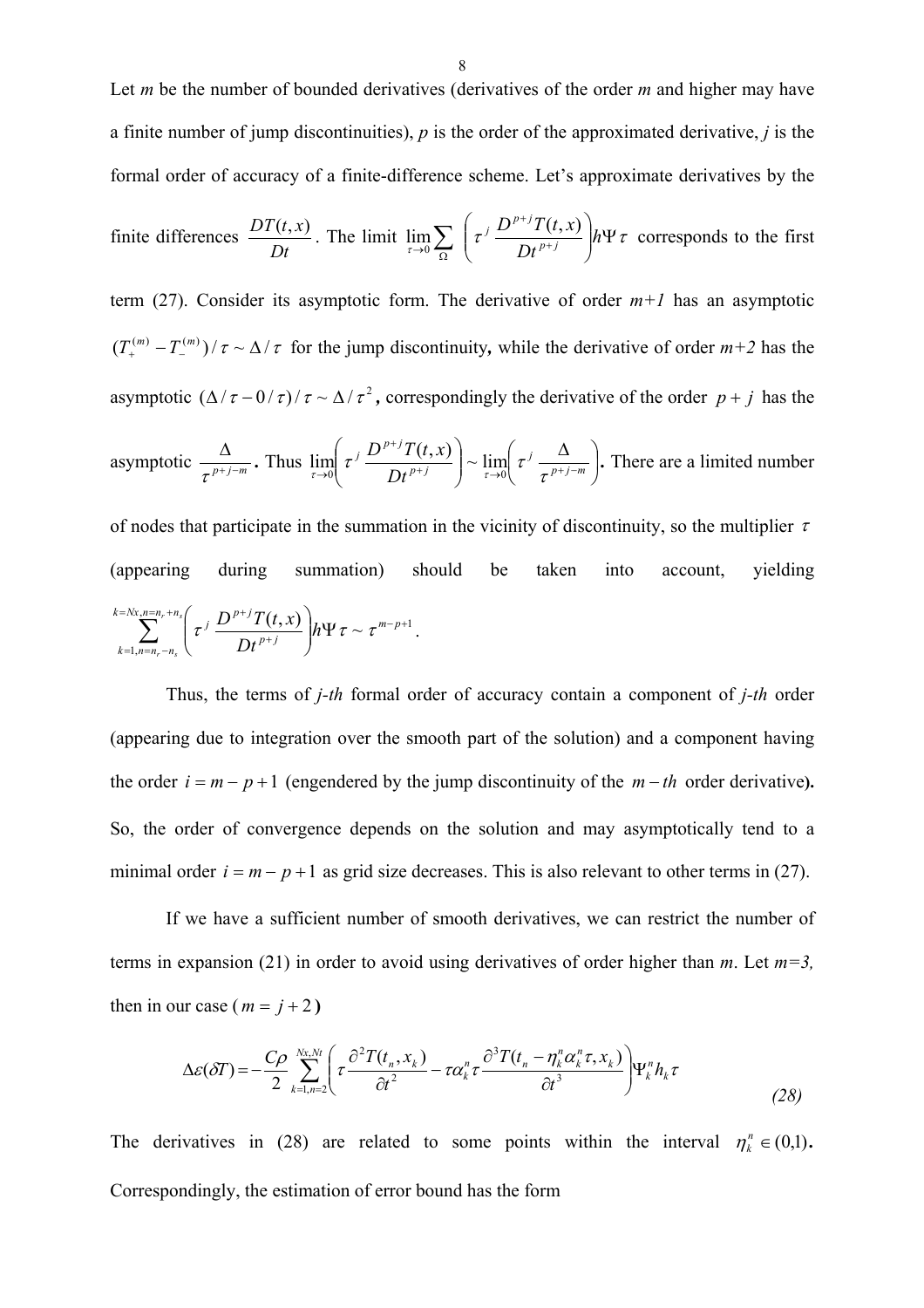$$
\Delta T_{t,1}^{\text{sup}} = \frac{C\rho}{2} \sum_{k=1,n=2}^{Nx,Nt} \left| \tau^2 \frac{\partial^3 T(t_n - \eta_k^n \alpha_k^n \tau, x_k)}{\partial t^3} \Psi_k^n \right| h_k \tau
$$
\n(29)

If the third derivative is bounded, the deviation of (29) from (23)  $\overline{\phantom{a}}$ J  $\setminus$  $\overline{\phantom{a}}$  $\setminus$ ſ Ψ  $\frac{\partial \rho}{\partial z} \sum_{k=1,n=2}^{Nx,Nt} \left|\tau^2 \, \frac{\partial^3 T(t_n,x_k)}{\partial t^3} \Psi_k^n \right| h_k \tau_k$ *n*  $\sum_{k=1}^{N_x, N_t} \left| \tau^2 \frac{\partial^3 T(t_n, x_k)}{\partial x^3} \Psi_k \right|$  $k = 1, n$ *h t*  $C\rho \sum_{n=1}^{Nx, Nt} \left| \right|_2 \frac{\partial^3 T(t_n, x)}{\partial x^n}$ 3  $\left\lceil \frac{Nt}{2} \right\rceil$   $\approx$   $\partial^3$  $1, n = 2$  $\left( \frac{\partial \rho}{\partial \rho} \sum_{k=1, n=2}^{Nx, Nt} \left| \tau^2 \frac{\partial^3 T(t_n, x_k)}{\partial t^3} \Psi_{k}^{n} \right| h_k \tau \right)$  is not large. Let  $m=2$ , the third derivative is not bounded

and the deviation of (29) from (23) may be large. In this case we should consequently estimate terms of series (27) (having the same order on  $\tau$ ) in the hope that the presence of the factorial *s!* in (27) would enable us to stop summing at a certain term.

Later we will consider in numerical tests the influence of discontinuities on the error, for example that of the temperature spatial derivative.

**The calculation of error caused by spatial approximation.** Similarly to previous treatment we use Taylor series with a Lagrange remainder in order to determine the discretization error of the spatial derivative. ( $\beta_k^n \in (0,1)$ ,  $\gamma_k^n \in (0,1)$  are unknown).

$$
T_{k+1}^{n} = T_{k}^{n} + h_{k} \frac{\partial T}{\partial x} + \frac{1}{2} h_{k}^{2} \frac{\partial^{2} T}{\partial x^{2}} + \frac{1}{6} h_{k}^{3} \frac{\partial^{3} T}{\partial x^{3}} + \frac{1}{24} h_{k}^{4} \left( \frac{\partial^{4} u(t_{n}, x_{k} + \beta_{k}^{n} h_{k})}{\partial x^{4}} \right) = 0
$$
  

$$
T_{k-1}^{n} = T_{k}^{n} - h_{k} \frac{\partial T}{\partial x} + \frac{1}{2} h_{k}^{2} \frac{\partial^{2} T}{\partial x^{2}} - \frac{1}{6} h_{k}^{3} \frac{\partial^{3} T}{\partial x^{3}} + \frac{1}{24} h_{k}^{4} \left( \frac{\partial^{4} u(t_{n}, x_{k} - \gamma_{k}^{n} h_{k})}{\partial x^{4}} \right) = 0
$$

Then

$$
\frac{T_{k+1}^n - 2T_k^n + T_{k-1}^n}{h_k^2} = \frac{\partial^2 T}{\partial x^2} + \frac{1}{24} h_k^2 \left( \frac{\partial^4 T(t_n, x_k + \beta_k^n h)}{\partial x^4} + \frac{\partial^4 T(t_n, x_k - \gamma_k^n h)}{\partial x^4} \right)
$$
(30)

The computational error related to a truncation error of spatial approximation has the form

$$
\Delta \varepsilon (\delta T_x) = -\int_{\Omega} \frac{\lambda}{24} h_k^2 \left( \frac{\partial^4 T(t_n, x_k + \beta_k^n h)}{\partial x^4} + \frac{\partial^4 T(t_n, x_k - \gamma_k^n h)}{\partial x^4} \right) \Psi dx dt \tag{31}
$$

Its discrete form

$$
\Delta \varepsilon(\delta T_x) = -\frac{\lambda}{24} \sum_{k=1,n=1}^{Nx, Nt} h_k^2 \left( \frac{\partial^4 T(t_n, x_k + \beta_k^n h)}{\partial x^4} + \frac{\partial^4 T(t_n, x_k - \gamma_k^n h)}{\partial x^4} \right) \Psi_k^n h_k \tau
$$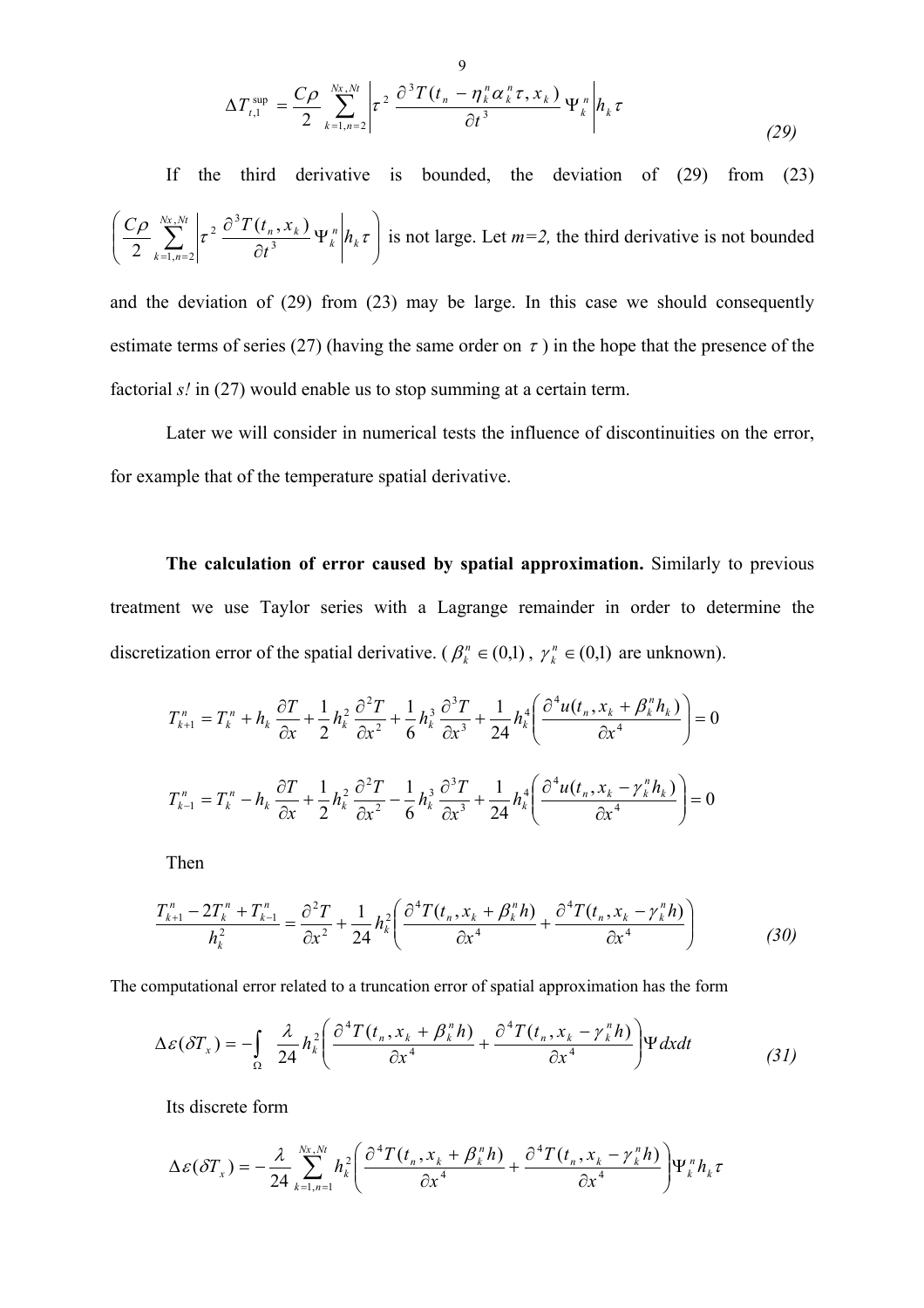in the first order in  $\beta_k^n h, \gamma_k^n h$  may me formulated as  $\beta_k^n h, \gamma$ 

$$
\Delta \varepsilon (\delta T_x) = -\frac{\lambda}{12} \sum_{k=1,n=2}^{Nx, Nt} h_k^3 \frac{\partial^4 T(t_n, x_k)}{\partial x^4} \Psi_k^n \tau -
$$

$$
-\frac{\lambda}{24} \sum_{k=1,n=2}^{Nx, Nt} h_k^3 \left( \frac{\partial^5 T(t_n, x_k)}{\partial x^5} \beta_k^n - \frac{\partial^5 T(t_n, x_k)}{\partial x^5} \gamma_k^n \right) \Psi_k^n h_k \tau \tag{32}
$$

The first part of this sum can be used for a correction

$$
\Delta T_x^{corr} = -\frac{\lambda}{12} \sum_{k=1,n=1}^{Nx, Nt} h_k^3 \frac{\partial^4 T(t_n, x_k)}{\partial x^4} \Psi_k^n \tau
$$
\n(33)

The inherent error is engendered by the second part terms. We can obtain a bound for it by assuming  $\beta_k^n - \gamma_k^n = 1$ .  $\beta_k^n - \gamma$ 

$$
\frac{\lambda}{24} \sum_{k=1,n=2}^{Nx,Nt} h_k^3 \left( \frac{\partial^5 T(t_n, x_k)}{\partial x^5} \beta_k^n - \frac{\partial^5 T(t_n, x_k)}{\partial x^5} \gamma_k^n \right) \Psi_k^n h_k \tau \langle \Delta T_{x,1}^{\text{sup}} \rangle = \frac{\lambda}{24} \sum_{k=1,n=2}^{Nx,Nt} h_k^4 \left| \frac{\partial^5 T(t_n, x_k)}{\partial x^5} \Psi_k^n \right| \tau \tag{34}
$$

The density in (34) represents the contribution of every cell to the total error, so it may serve for the design of a grid that minimizes it.

**Numerical tests.** The error is calculated for the temperature field evolution engendered by a pointwise heat source ( $t_0, \xi$ -is the initial time and the coordinate of the point source).

$$
T_{an}(t,x) = \frac{Q}{2\sqrt{\pi\lambda/(C\rho)(t-t_0)}}\exp\left(-\frac{(x-\xi)^2}{4\lambda/(C\rho)(t-t_0)}\right)
$$
(35)

We use the data  $f_k = T_0(x_k)$  calculated by (35) as the initial data when solving (4). The length *X* of spatial interval is chosen so as to provide a negligible effect of the boundary condition compared with the effect of approximation. The round-off errors were estimated by comparing calculation with single and double precision, and the difference was negligible. We should ascertain that the error  $\iint_{\Omega} \delta T \Delta \Psi(t, x) dt dx$  engendered by adjoint equation approximation is sufficiently small. For calculation of  $\Delta \Psi(t, x)$  the following equation was δ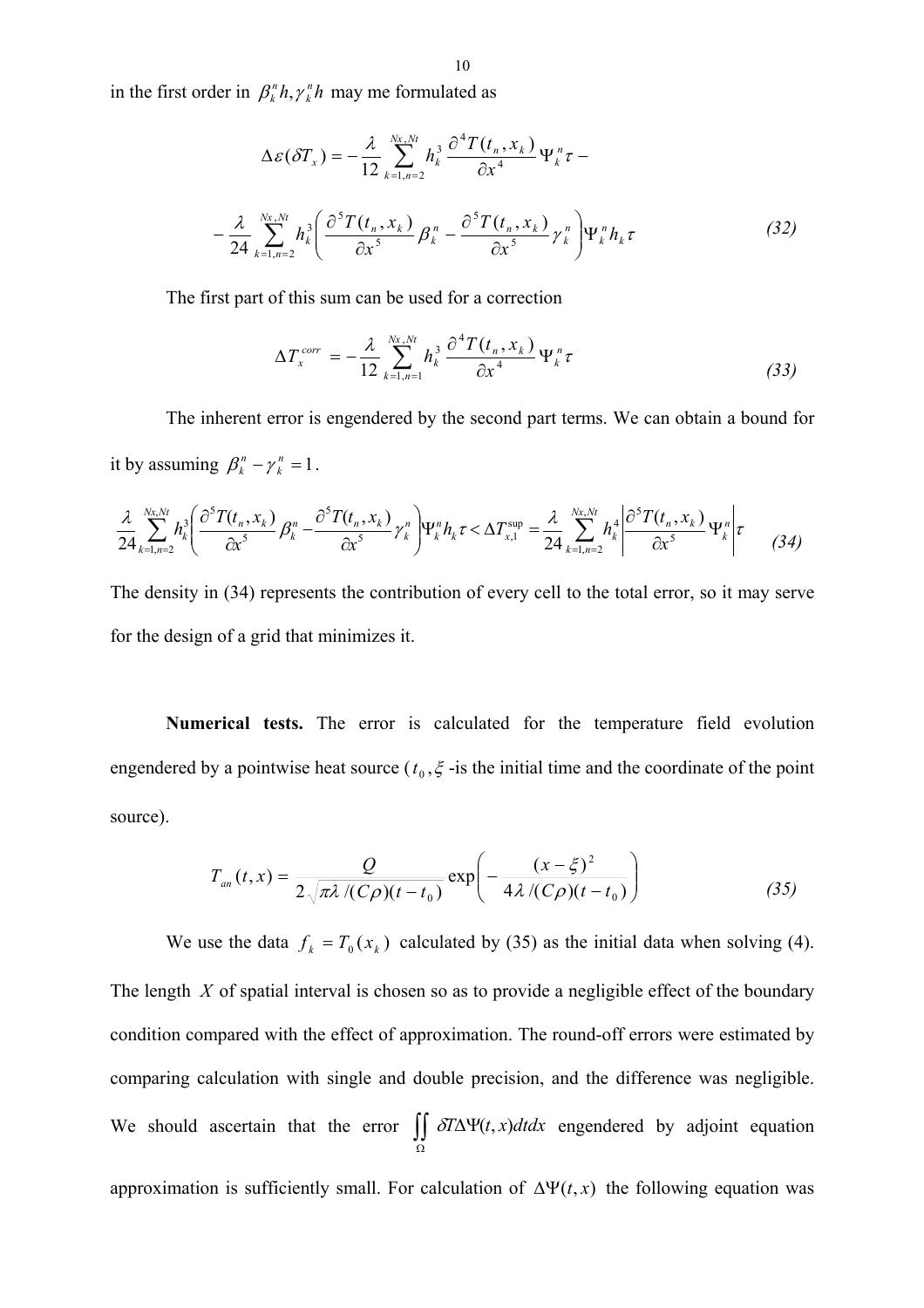used

$$
C\rho \frac{\partial \Delta \Psi}{\partial t} + \frac{\partial}{\partial x} \left( \lambda \frac{\partial \Delta \Psi}{\partial x} \right) + \delta \Psi_{t}(t, x) + \delta \Psi_{x}(t, x) = 0; \qquad (36)
$$

(second order adjoint equation [36,2]). Corresponding error of functional has the form:

$$
\Delta \varepsilon(\delta T) = -\frac{C\rho}{2} \sum_{k=1,n=2}^{Nx,Nt} \left( \tau \frac{\partial^2 T(t_n, x_k)}{\partial t^2} \right) \Delta \Psi_k^n h_k \tau. \quad \text{As expected, the computations}
$$

demonstrated that the part of error (17) related to the adjoint temperature error is significantly smaller than the main value (connected with the adjoint temperature itself).

An implicit method (implemented by the Thomas algorithm) was used for solution both of the heat transfer equation and the adjoint equations of first and second orders. The spatial grid consisted of 100–1000 nodes, the temporal integration contained 100-10000 steps. Thermal conductivity was  $\lambda = 10^{-4}$  kW/(m⋅K), volume heat capacity was equal to  $C\rho = 500$  $kJ/(m^3 \cdot K)$ . The initial and final temperature distributions are presented in Figure 1 together with zones of error estimation.

The temperature errors were calculated via adjoint equations and compared with the deviation of the numerical solution from analytical one (35).

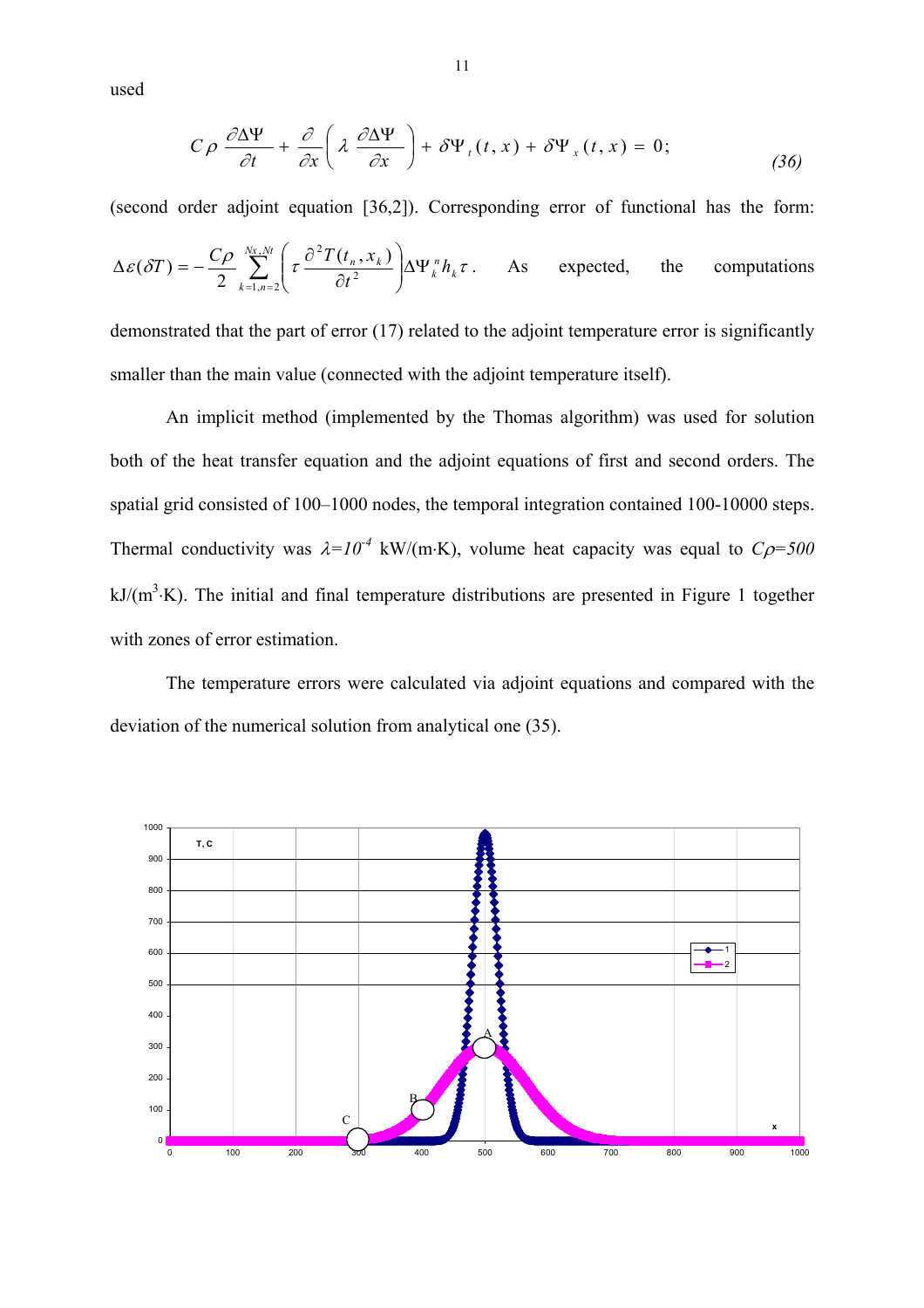Fig 1 Initial and final temperature distribution. 1 - Initial temperature, 2- Final temperature

Isolines of temperature and adjoint temperature are presented in Figures 2 and 3 for one of computed variants.





Fig. 2. Temperature isolines Fig. 3. Adjoint temperature isolines

As previously mentioned, the adjoint temperature may be considered as a weight coefficient determining the contribution of the truncation error to the error of estimated parameter. Thus, Figure 3 describes the relative weights of the truncation error contribution to the temperature at the estimated point.

### **The error of temperature calculation caused by the time discretization.**

Estimates of temperature calculation error depending a time step are presented in Table 1 (central point at the final moment). The spatial step is chosen to be enough small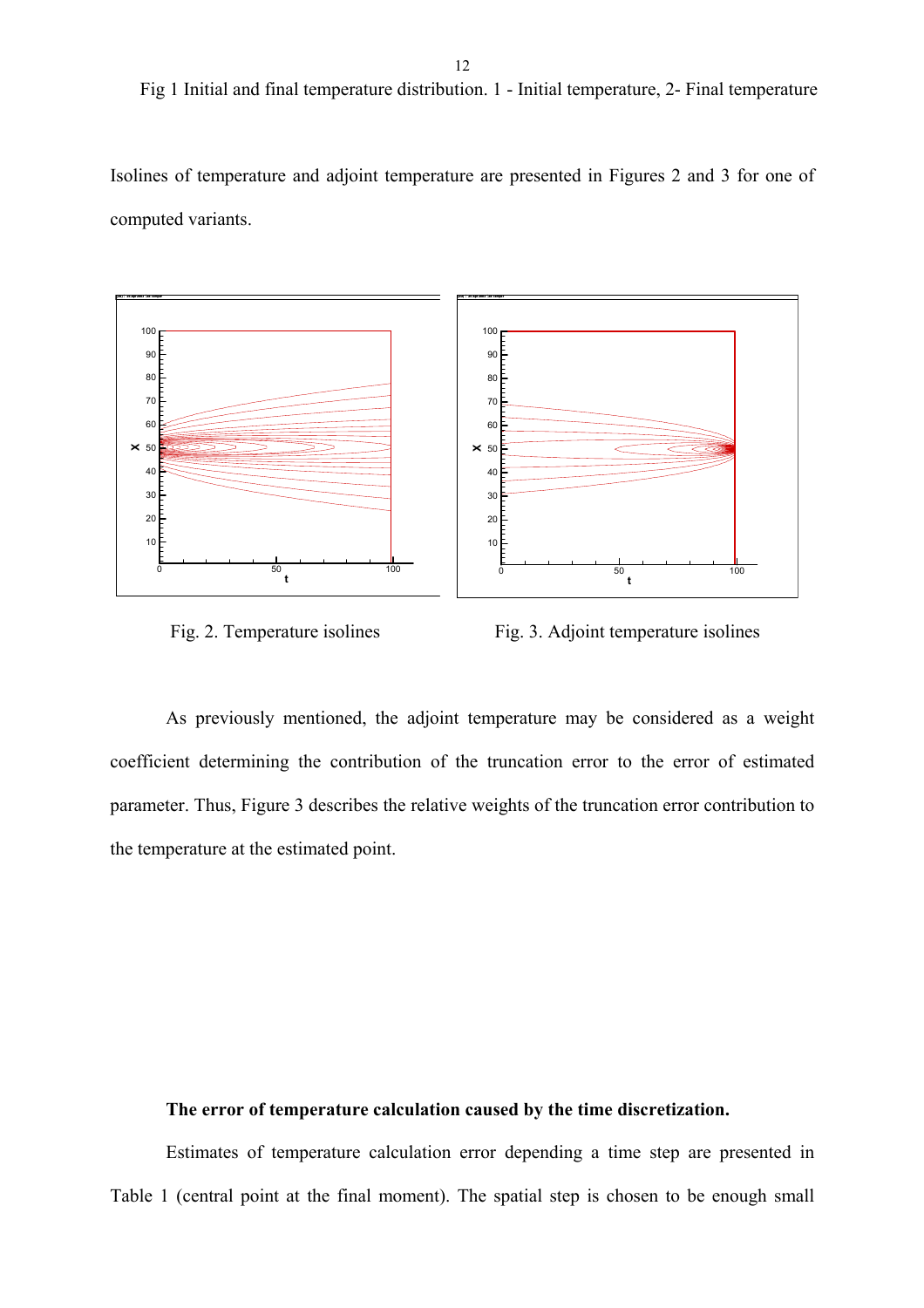(*h*=0.0001 m) so as to provide a small impact of the spatial discretization error in comparison with the temporal one. The error  $\int$  *δT*ΔΨ caused by adjoint temperature approximation was calculated using equation (36) and was significantly smaller then the temporal one.

Table 1

|     | $\vert \tau$ , sec $\vert T-T_{an} \vert$ | $\Delta T_t^{corr}$ (23) | $T_t^{corr} - T_{an}$ | $\Delta T^{err}$     | $\Delta T_{t,1}^{\text{sup}}(25)$ | $\Delta T_r^{corr}$ (33) | $\Delta T_{x,1}^{\rm sup}$ (34) | $\delta T \Delta \Psi$ |
|-----|-------------------------------------------|--------------------------|-----------------------|----------------------|-----------------------------------|--------------------------|---------------------------------|------------------------|
| 0.1 | 0.1007                                    | 0.09301                  | 0.0077                | $-5.0 \cdot 10^{-5}$ | 0.0113                            | $7.75 \cdot 10^{-3}$     | $5.4 \cdot 10^{-3}$             | $-8.10^{-5}$           |
|     |                                           |                          |                       |                      |                                   |                          |                                 |                        |
| 0.2 | 0.1938                                    | 0.1856                   | 0.0082                | $4.0 \cdot 10^{-4}$  | 0.0429                            | $7.78 \cdot 10^{-3}$     | $5.41 \cdot 10^{-3}$            | $-3.10^{-4}$           |
| 0.4 | 0.3790                                    | 0.3699                   | 0.0091                | $1.3 \cdot 10^{-3}$  | 0.156                             | $7.8 \cdot 10^{-3}$      | $5.4 \cdot 10^{-3}$             | $-1.10^{-3}$           |
| 0.8 | 0.7400                                    | 0.7341                   | 0.0059                | $-1.9 \cdot 10^{-3}$ | 0.524                             | $7.84 \cdot 10^{-3}$     | $5.4 \cdot 10^{-3}$             | $-5.10^{-3}$           |
| 1   | 0.9189                                    | 0.9141                   | 0.0048                | $-3.0 \cdot 10^{-3}$ | 0.76                              | $7.86 \cdot 10^{-3}$     | $5.36 \cdot 10^{-3}$            | $-8.10^{-3}$           |
| 2   | 1.7904                                    | 1.7932                   | $-0.0028$             | $-1.0 \cdot 10^{-2}$ | 2.15                              | $7.97 \cdot 10^{-3}$     | $5.32 \cdot 10^{-3}$            | $-3.10^{-2}$           |

Here  $T - T_{an}$  is the difference between the numerical and analytical calculations,  $T^{corr} = T - \Delta T_t^{corr} - \Delta T_x^{corr}$  is the refined solution,  $\Delta T_{t,1}^{sup}$  is the upper bound of error (25),  $\Delta T_{x,1}^{\text{sup}}$  is the upper bound of error (34).  $\Delta T^{err} = T - \Delta T_t^{corr} - \Delta T_x^{corr} - T_{an}$  is the deviation of refined solution from the analytical one. The linear character of error (23) variation depending on the time step should be emphasized. The error of calculation is practically eliminated by correction using  $\Delta T_t^{corr}$  and  $\Delta T_x^{corr}$ , the remaining part is in the range of bound  $\Delta T_{t,1}^{sup}$ . The error caused by the adjoint equation approximation  $\int \delta T \Delta \Psi$  is small enough and close to  $\Delta T^{err}$ , its quadratic dependence on a temporal step may be noted.

Figures 4,5 and 6 illustrate a comparison between analytic, finite-difference and corrected finite-difference solutions and the error bounds (h=0.0001 m,  $\tau$ =1.0 sec) in different zones (Fig 1).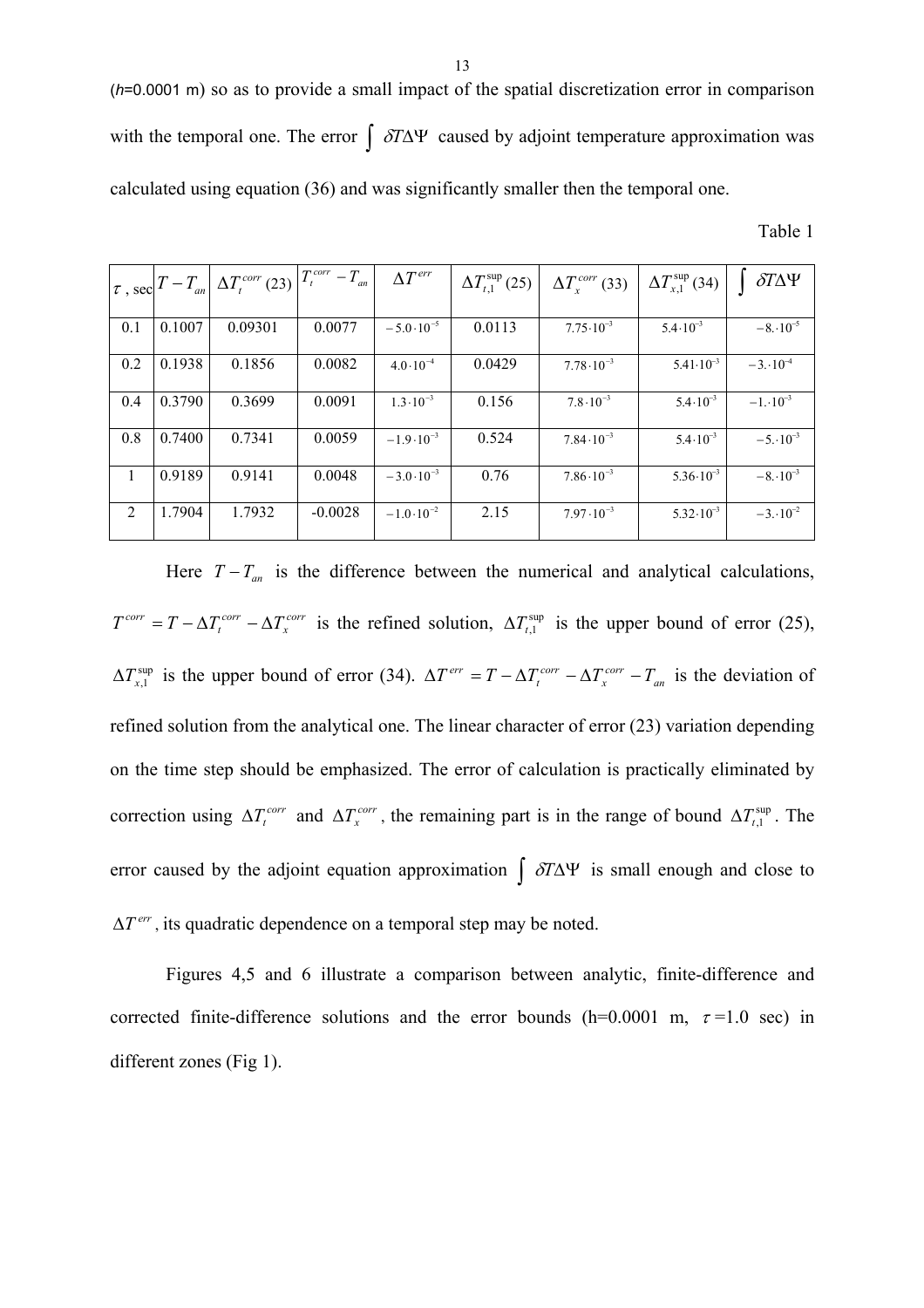

Fig. 4. The comparison of numerical and analytical solutions in zone A (Fig. 1). 1- analytical, 2-numerical, 3 refined solution, 4- upper bound, 5- lower bound



Fig. 5. The comparison of numerical and analytical solutions in zone B. 1- analytical, 2-numerical, 3- refined solution, 4- upper bound, 5 lower bound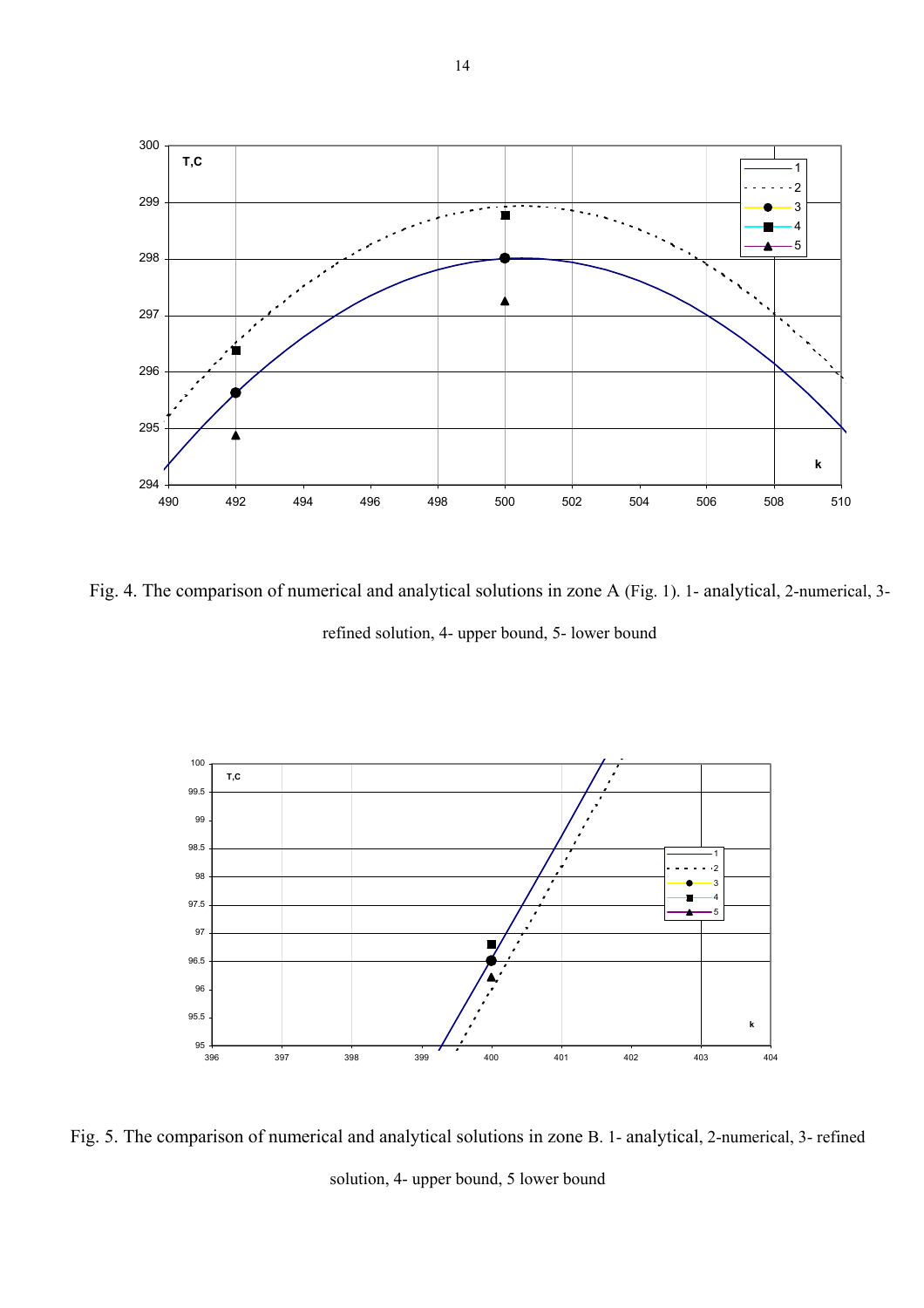

Fig. 6. The comparison of numerical and analytical solutions in zone C. 1- analytical, 2-numerical, 3- refined solution, 4- upper bound, 5 lower bound

#### *The error of temperature calculation engendered by the spatial discretization.*

Let's consider the error caused by the spatial approximation. In order to determine this error, let's provide a small contribution of truncation error of the temporal approximation. With this purpose a second order time differencing scheme was used.

$$
C\rho \frac{T_k^{n-1/2} - T_k^{n-1}}{\tau} - \frac{1}{2} \lambda \frac{T_{k+1}^{n-1} - 2T_k^{n-1} + T_{k-1}^{n-1}}{h_k^2} = 0;
$$
  

$$
C\rho \frac{T_k^n - T_k^{n-1/2}}{\tau} - \frac{1}{2} \lambda \frac{T_{k+1}^n - 2T_k^n + T_{k-1}^n}{h_k^2} = 0;
$$
 (37)

It may be demonstrated similarly to previous treatments that the error caused by the temporal approximation is of second order in  $\tau$ .

$$
\Delta \varepsilon(\delta T) = -\frac{C\rho}{12} \sum_{k=1,n=2}^{Nx,Nt} \frac{\partial^3 T(t_n, x_k)}{\partial t^3} \Psi_k^n h_k \tau^3
$$
\n(38)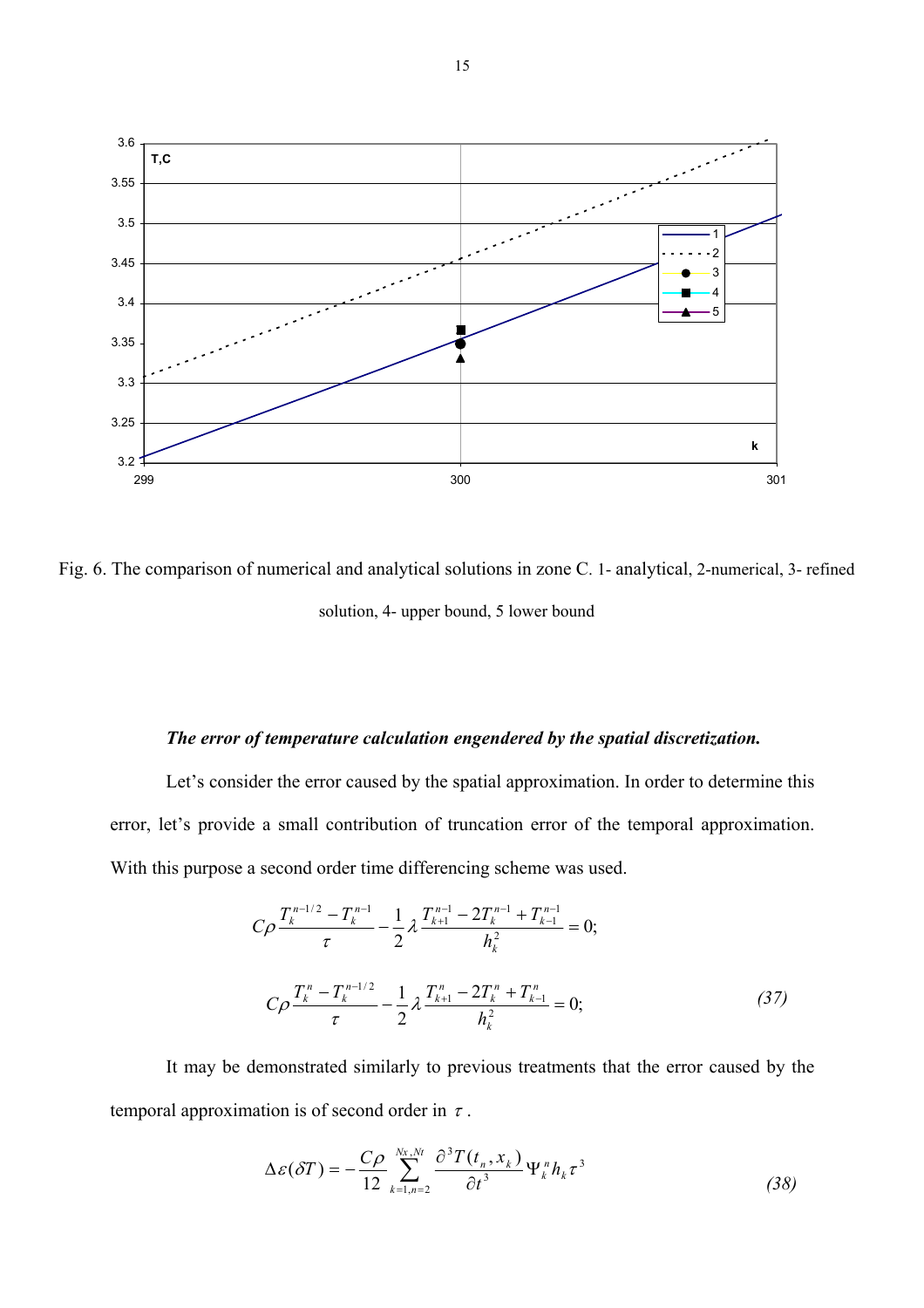A bound of the inherent error caused by temporal step is:

$$
\Delta T_t^{\text{sup}} = \Delta \varepsilon (\delta T) = \frac{C\rho}{4} \sum_{k=1,n=2}^{Nx, Nt} \left| \frac{\partial^4 T(t_n, x_k)}{\partial t^4} \Psi_k^n \right| h_k \tau^4 \tag{39}
$$

The error caused by the spatial approximation preserves its previous form (33,34).

Numerical tests demonstrated that the error caused by the time step (38) was not greater than  $2 \cdot 10^{-5}$  and was significantly smaller than the error caused by the spatial approximation. The error caused by the adjoint equation approximation  $\iint_{\Omega} \delta T \Delta \Psi(x, t) dt dx$ was still smaller by several orders of magnitude. The temperature error estimations as a δ

function of the spatial step size are presented in Table 2 (for central point at the final time).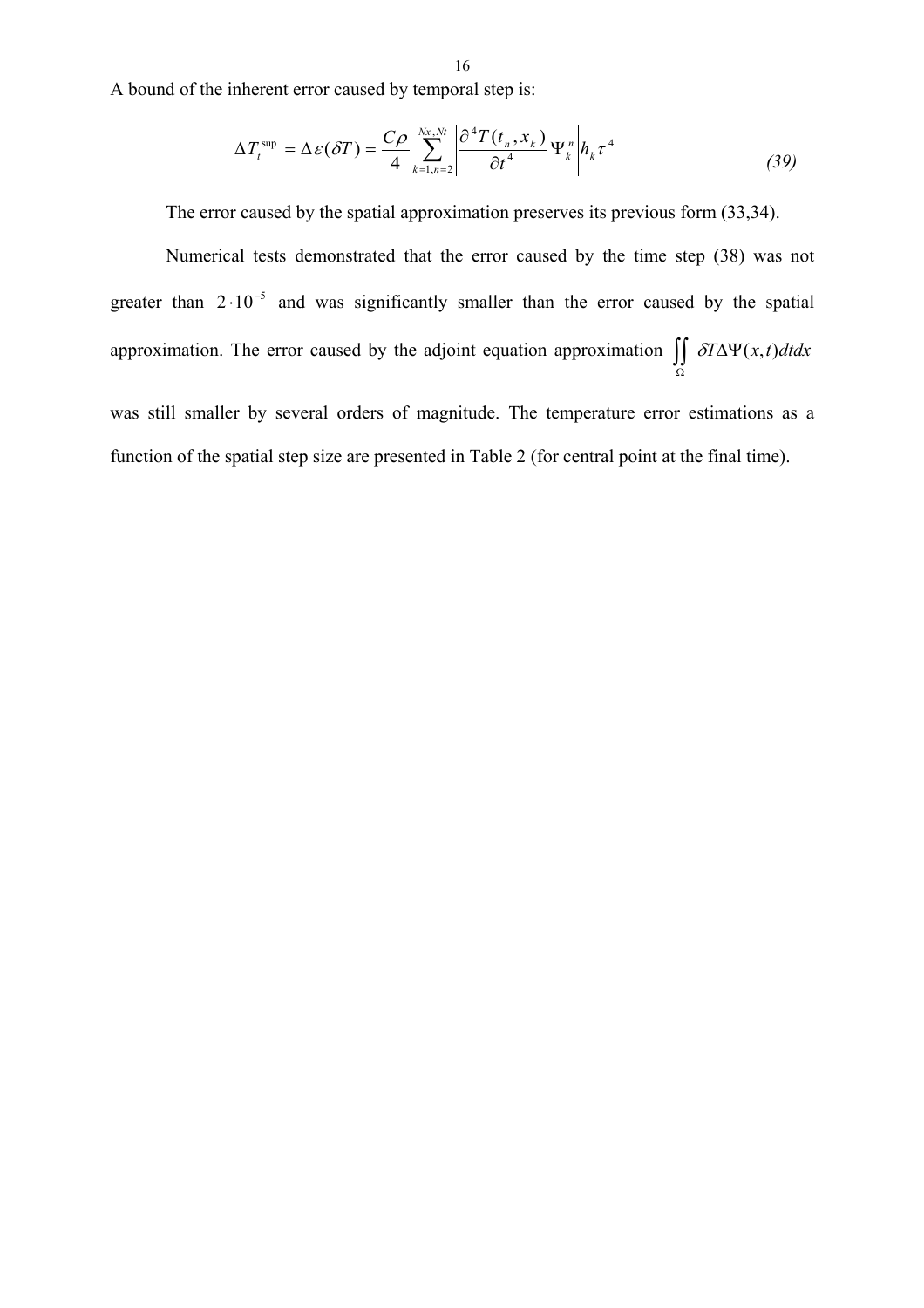| H, m   | $T-T_{an}$ , K | $\Delta T_x^{corr}$ (33) | $T_x^{corr}$ - $T_{an}$ | $\Delta T_{r}^{\text{sup}}(34)$ |
|--------|----------------|--------------------------|-------------------------|---------------------------------|
| 0.002  | 3.0607         | 2.719                    | 0.341                   | 6.3                             |
| 0.001  | 0.772345       | 0.751934                 | 0.0204                  | 1.86                            |
| 0.0008 | 0.494818       | 0.48683                  | 0.0080                  | 1.08                            |
| 0.0004 | 0.123853       | 0.123579                 | $2.74 \cdot 10^{-4}$    | 0.163                           |
| 0.0002 | 0.030948       | 0.031011                 | $6.3 \cdot 10^{-6}$     | $2.1 \cdot 10^{-2}$             |
| 0.0001 | 0.007711       | 0.007760                 | $4.9 \cdot 10^{-5}$     | $2.7 \cdot 10^{-3}$             |

Table 2. **Temperature error estimations depending on the spatial step.** 

In Table 2  $T_r^{corr} = T - \Delta T_r^{corr}$  is the finite difference solution refined using adjoint temperature. The comparison of deviations of solution and refined solution from analytical one  $(T - T_{av}$  and  $T_{r}^{corr} - T_{av}$ ) demonstrates that the refinement by  $\Delta T_{r}^{corr}$  (33) enables us to eliminate a significant part of the error. Comparison of the remaining error  $T_r^{corr}$  -  $T_{an}$  and ∆ $T_x^{\text{sup}}$  demonstrates a reliable satisfaction of the bound (34). The quadratic character of  $\sum_{x}^{corr}$  and the third order of  $\Delta T_x^{sup}$  should be noted. The convergence rate of  $\Delta T_x^{corr}$  and ∆ $T_x^{\text{sup}}$  demonstrates that the discontinuities of high order derivatives for equation (1) under initial conditions (35) and boundary conditions (2) did not engender any visible effect (they are located in zones of small Ψ ).  $T_x^{corr} = T - \Delta T_x^3$  $-T_{an}$  and  $T_x^{corr} - T_{an}$ ) demonstrates that the refinement by  $\Delta T_x^{corr}$  $\mathbf{x}$ <sup> $-$ </sup>*an*  $\Delta T_x^{corr}$  and the third order of  $\Delta T_x^{sup}$  should be noted. The convergence rate of  $\Delta T_x^{corr}$ 

Fig. 7 demonstrates the initial and final temperature distributions  $(h=0.001 \text{ m}, \tau=0.1$ sec). Fig. 8 and 9 provide a comparison of the analytical, finite-difference and refined solutions and the error bound at different points (zones A and B, Fig 7). The spatial step is chosen large enough for visibility and for suppression of other errors. Naturally, the error is smaller for finer grid (Table 2).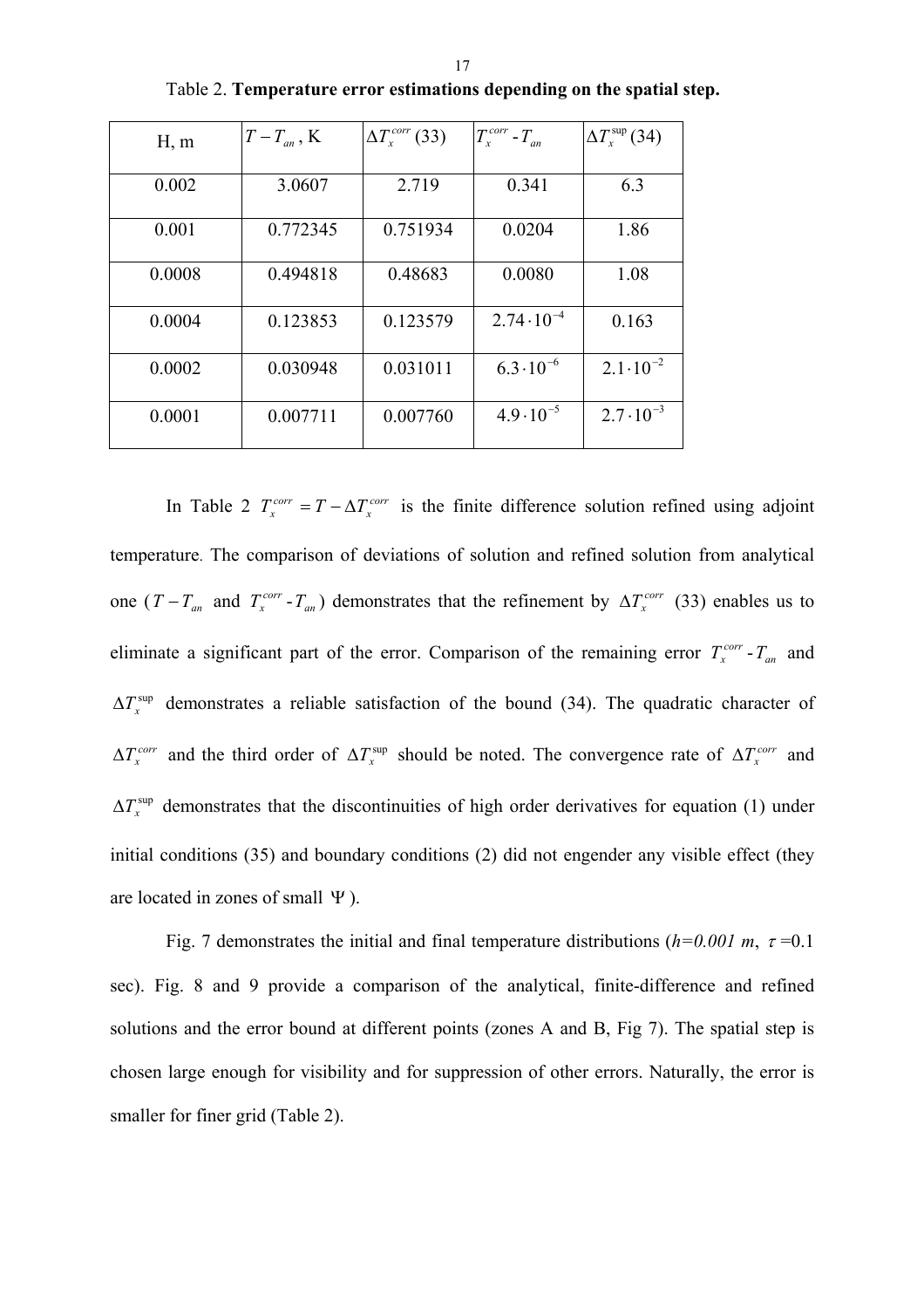

Fig. 7. Initial and final temperature distribution. 1- Initial temperature, 2- Final temperature



Fig. 8. The refined solution and error bounds in comparison with finite-difference and analytical solution. Zone А (Fig. 7). 1- analytical, 2-numerical 3- refined, 4- lower bound, 5 upper bound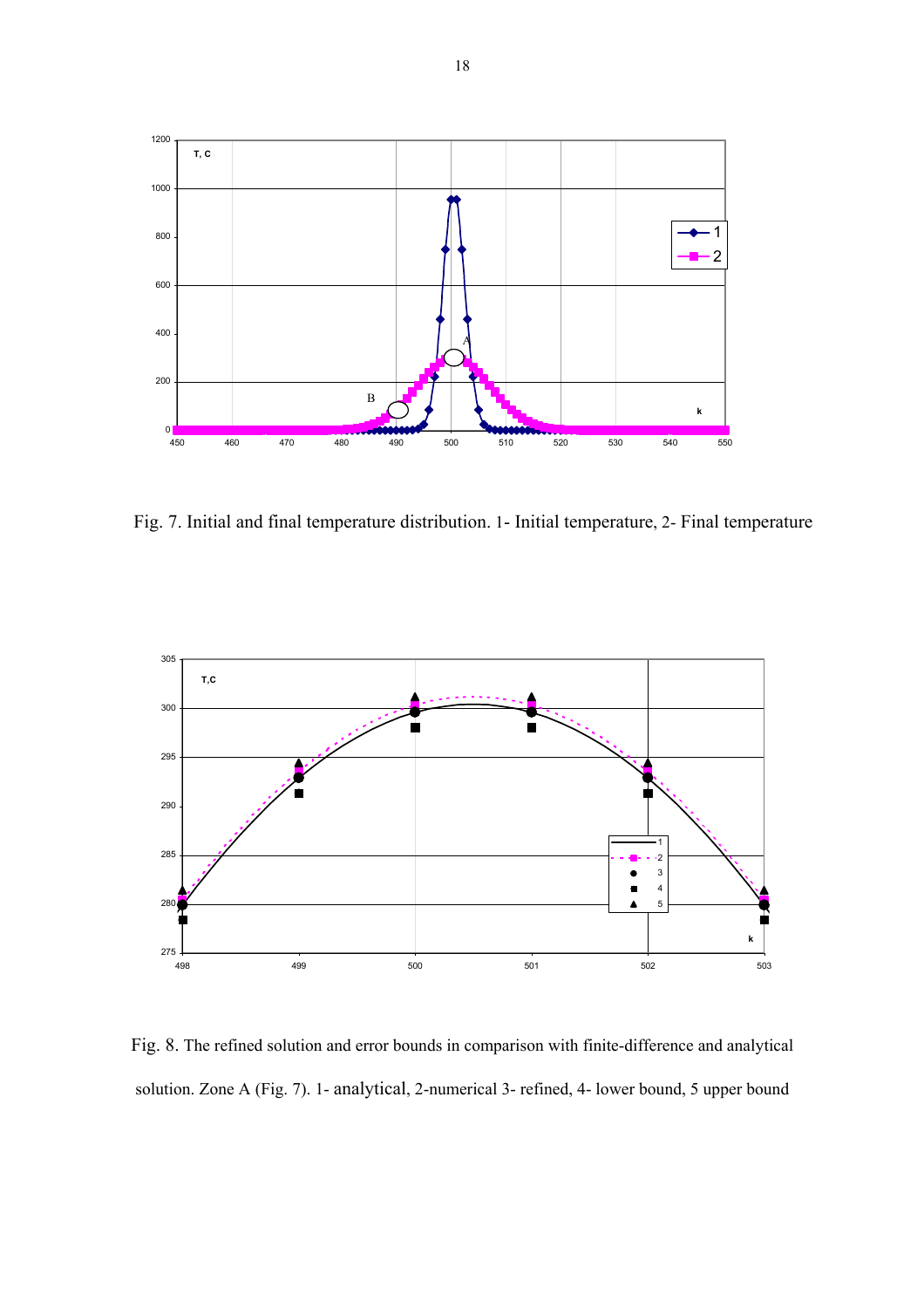

Fig. 9. The refined solution and error bounds in comparison with finite-difference and analytical solution. Zone B (Fig 7). 1- analytical, 2-numerical, 3- refined solution, 4-lower bound, 5- upper bound

## **Influence of discontinuities**

A calculation of  $\Delta T_x^{corr}$  and  $\Delta T_x^{sup}$  requires bounded high order derivatives. These are not always available, nevertheless (as was already demonstrated), the limitations on the smoothness requirements may be slightly relaxed. If the corresponding derivatives of the exact solution have jump discontinuities, the integral estimates exist, but asymptotically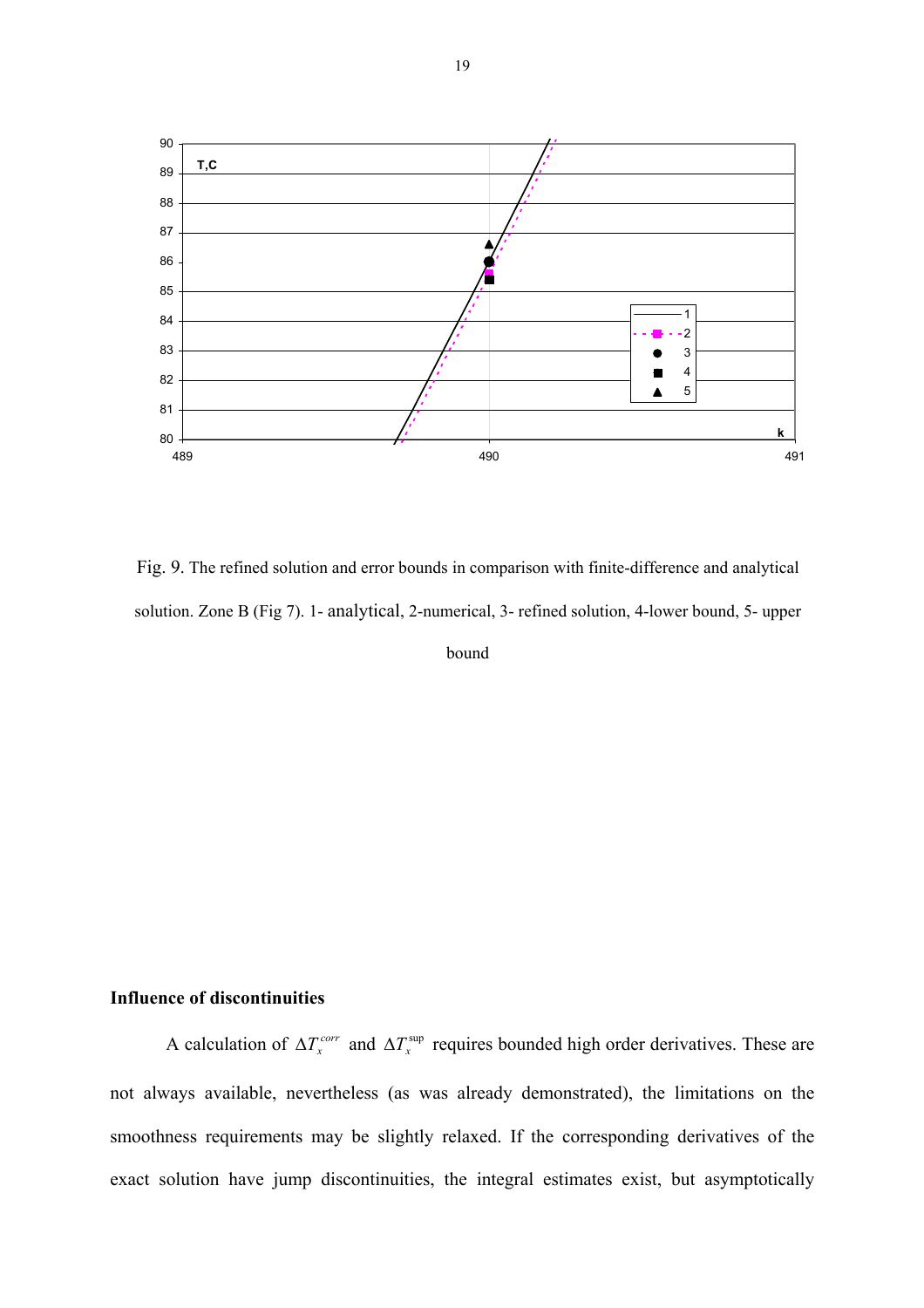reveal another (smaller) order of convergence. So, the thermal conductivity breaks (engendering discontinuities of temperature gradient) are a potential source of errors, which may be significantly greater than the nominal error of the finite-difference scheme. Herein we focus our attention on the discontinuities of primal parameters. The adjoint parameters are not differentiated, so are not so dangerous for our calculations. Some information on discontinuities of primal and adjoint parameters in related problems may be found in [18,11,13].

Let's study in numerical tests the asymptotic dependence of the error on the space step size for a temperature gradient discontinuity. In order to manage the discontinuity we used a divergent integro-interpolation method [32] assuming the following form:

First step

$$
C_{k}\rho_{k}\frac{T_{k}^{n+1/2}-T_{k}^{n}}{\tau}=Z_{k+1/2}\left(T_{k}^{n}-T_{k+1}^{n}\right)+Z_{k-1/2}\left(T_{k}^{n}-T_{k-1}^{n}\right),\tag{40a}
$$

Second step

$$
C_k \rho_k \frac{T_k^{n+1} - T_k^{n+1/2}}{\tau} = Z_{k+1/2} (T_k^{n+1} - T_{k+1}^{n+1}) + Z_{k-1/2} (T_k^{n+1} - T_{k-1}^{n+1}),
$$
\n(40b)

where 
$$
Z_{k+1/2} = \frac{2}{h_k \left(\frac{h_k}{\lambda_k} + \frac{h_{k+1}}{\lambda_{k+1}}\right)}
$$
;  $Z_{k-1/2} = \frac{2}{h_k \left(\frac{h_k}{\lambda_k} + \frac{h_{k-1}}{\lambda_{k-1}}\right)}$ .

Corresponding estimates of the form (33) and (34) may be easily deduced but are very bulky and are not presented here. They may be found in [3].

Table 3 presents temperature error estimates (for central point at the final moment) depending on the spatial step for the thermal conductivity coefficient having a 10% jump at the center of the grid.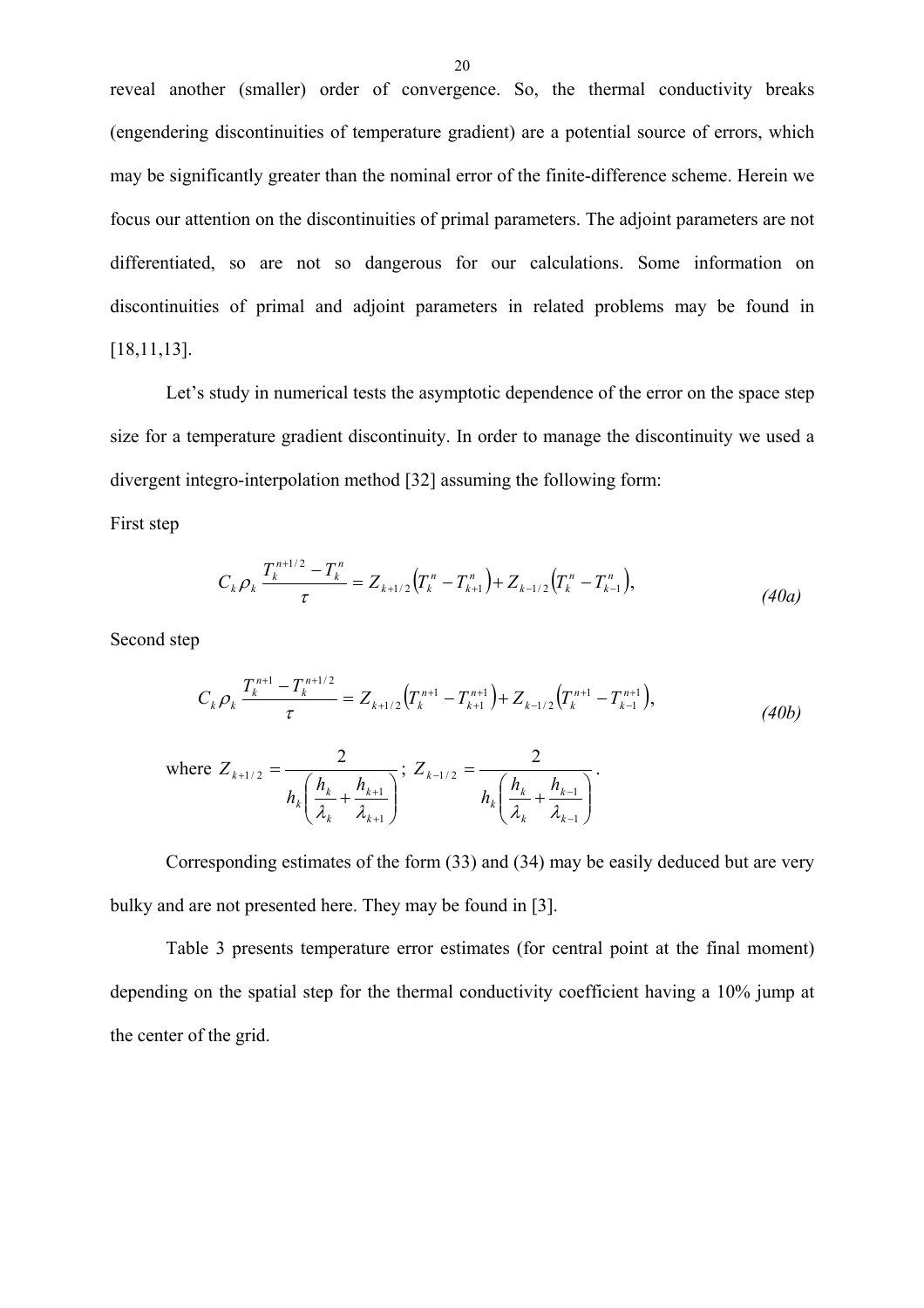| h, m    | $\Delta T_x^{corr}$ | $\Delta T_{x,1}^{\text{sup}}$ | $\Delta T_{x,2}^{\text{sup}}$ | $\Delta T_{x,3}^{\text{sup}}$ | $\Delta T_{x.4}^{\rm sup}$ |
|---------|---------------------|-------------------------------|-------------------------------|-------------------------------|----------------------------|
| 0.0016  | $4.6 \cdot 10^{-1}$ | 2.7                           | 2.45                          | $6.9*10^{-1}$                 | $1.6*10^{-1}$              |
| 0.0008  | $3.02*10^{-1}$      | $8.61*10^{-1}$                | $5.59*10^{-1}$                | $1.28*10^{-1}$                | $2.48*10^{-2}$             |
| 0.0004  | $9.39*10^{-2}$      | $4.1*10^{-1}$                 | $3.89*10^{-1}$                | $1.19*10^{-1}$                | $2.918*10^{-2}$            |
| 0.0002  | $2.77*10^{-2}$      | $3.57*10^{-1}$                | $4.13*10^{-1}$                | $1.32*10^{-1}$                | $3.26*10^{-2}$             |
| 0.0001  | $7.32*10^{-3}$      | $2.24*10^{-1}$                | $2.63*10^{-1}$                | $8.58*10^{-2}$                | $2.09*10^{-2}$             |
| 0.00005 | $1.84*10^{-3}$      | $1.2*10^{-1}$                 | $1.42*10^{-1}$                | $4.65*10^{-2}$                | $1.132*10^{-2}$            |

**Table 3. Temperature error estimates depending the spatial step** 

The data of Table 3 demonstrates that  $\Delta T_x^{corr}$  has a convergence order similar to the smooth case (Table 2), while  $\Delta T_{x,s}^{\text{sup}}$  has a low order (not higher than unity) and decreases relatively slowly when the number of terms increases. This difference in behavior is caused by the compensation of the error before and past the break in the expression for  $\Delta T_x^{corr}$  (33). Similar effects are well known in CFD ([20], for example). Corresponding expressions for ∆ $T_{x,s}^{\text{sup}}$  contain moduli, so a compensation of the error before and past the discontinuity is impossible.

As another test we consider the evolution of the initial temperature distribution of a step shape. The initial, the final distribution of temperature and the location of estimated points are presented in Fig 10. The break of thermal conductivity is located at center point  $(x<sub>s</sub> = X/2)$  and coincides with a jump of the initial temperature.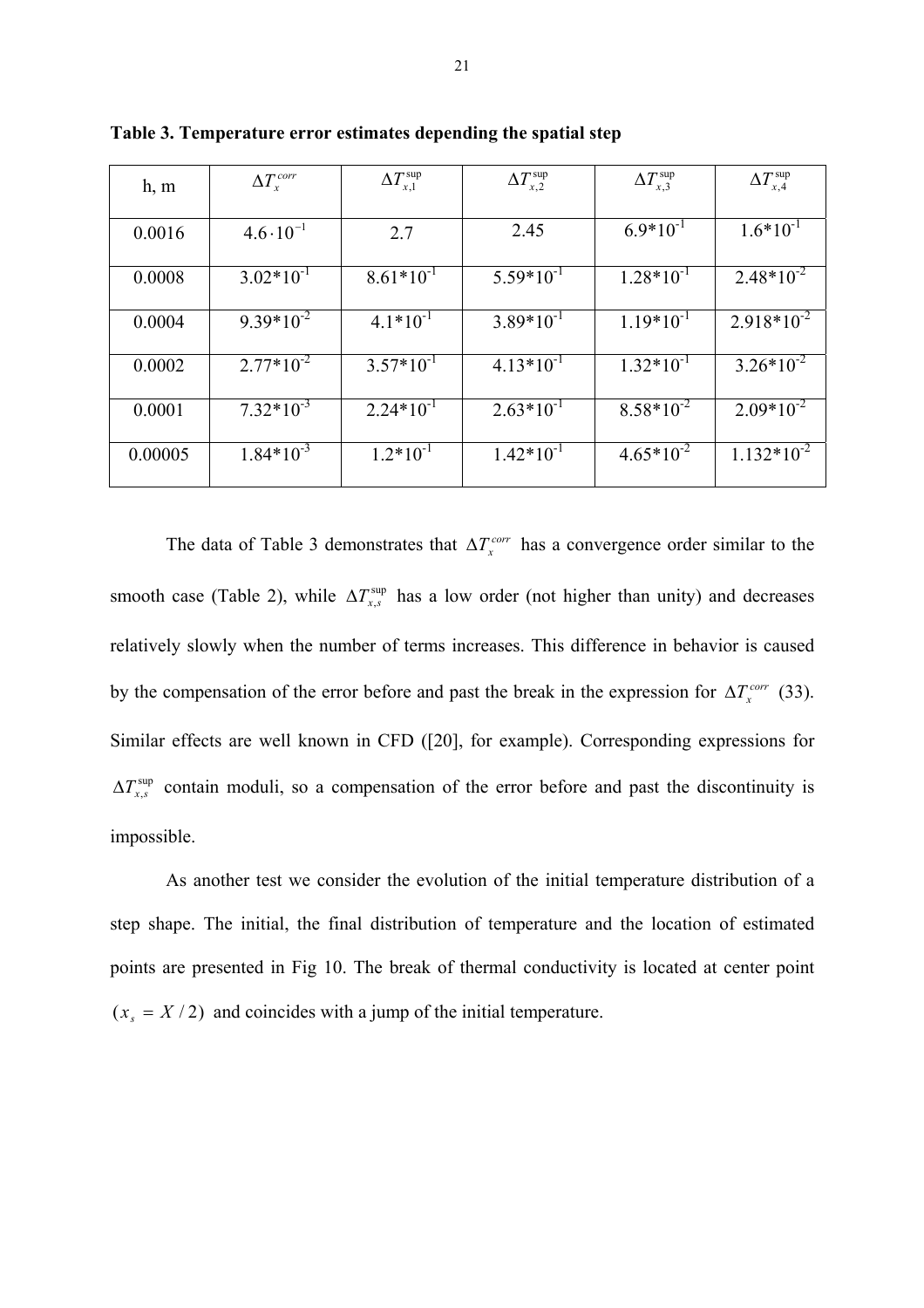

Fig. 10. Initial and final temperature distribution. 1- Initial temperature, 2- Final temperature, А- zone of estimation

In the left part, the initial temperature is denoted as  $T_{01}$ , thermophysical parameters are marked by index 1, correspondingly. In the right part the initial temperature is marked as  $T_{02}$ , while thermophysical parameters are marked by index 2, and the value of thermal conductivity is doubled comparing the left part. The thermal conductivity break causes the discontinuity in the temperature derivative that is of special interest here.

The corresponding analytical unsteady solution is described by expressions

$$
\frac{T_{an}(t, x) - T_{01}}{T_{02} - T_{01}} = \frac{\theta}{1 + \theta} \left( 1 - erf(-U_1) \right), \ x < x_s \tag{41}
$$

$$
\frac{T_{an}(t, x) - T_{01}}{T_{02} - T_{01}} = \frac{\theta}{1 + \theta} \left( 1 + \frac{\text{erf}(U_2)}{\theta} \right), \ x > x_s \tag{42}
$$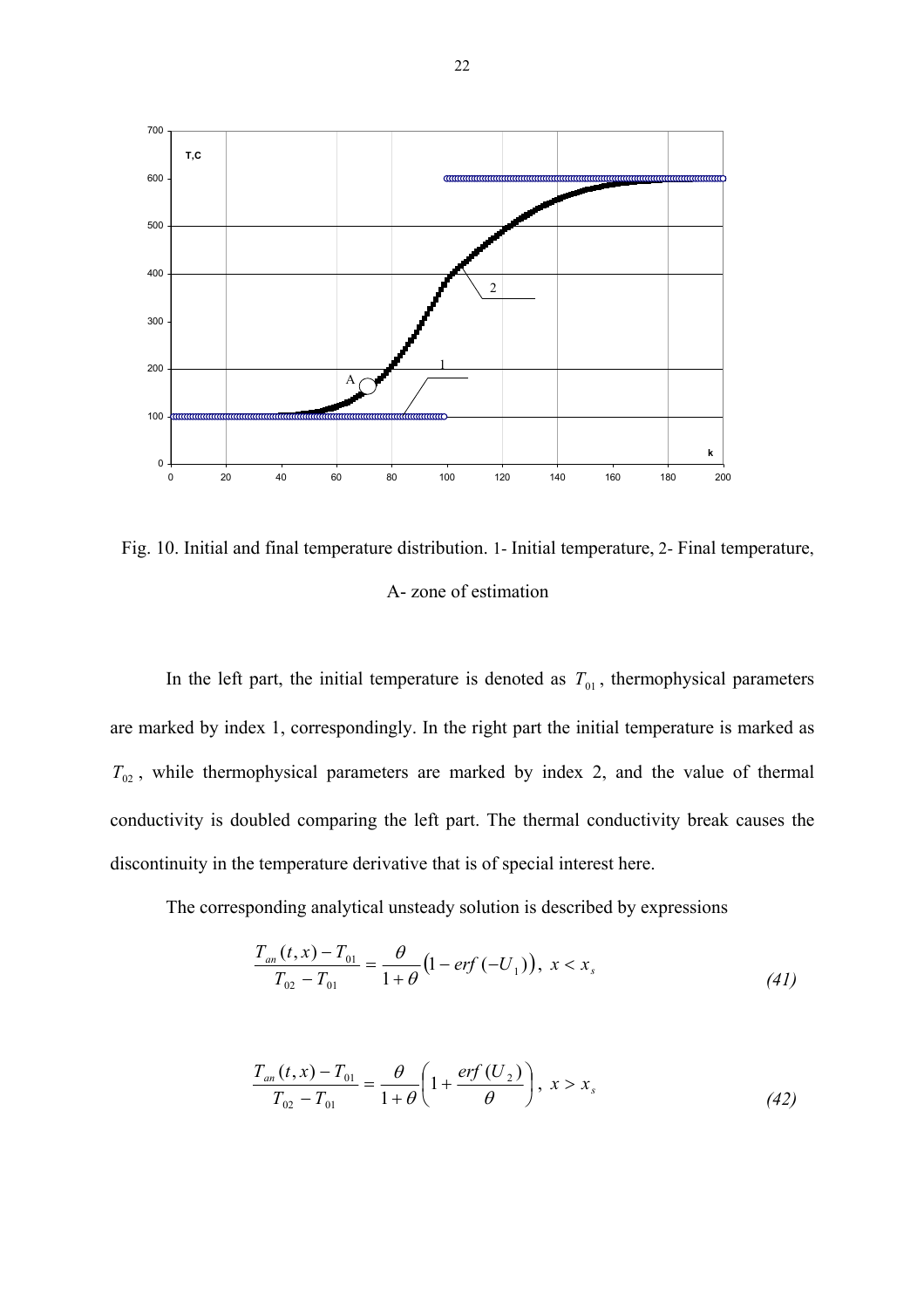$$
\theta = \left(\frac{\lambda_2 C_2 \rho_2}{\lambda_1 C_1 \rho_1}\right)^{0.5}, \ U_i = \frac{x - x_s}{2\sqrt{\lambda_i/(C_i \rho_i)t}}, \ erf (U_i) = \frac{2}{\sqrt{\pi}} \int_0^{U_i} e^{-u^2} du \tag{43}
$$

The deviation of finite-difference calculation from the analytical value and the estimates of errors are presented in Table 4.

| h, m   | $T-T_{an}$           | $\Delta T_x^{corr}$  | $\Delta T_{x,1}^{\rm sup}$ | $\Delta T_{x,2}^{\text{sup}}$ | $\Delta T_{x,3}^{\text{sup}}$ | $\Delta T_{x,4}^{\text{sup}}$ |
|--------|----------------------|----------------------|----------------------------|-------------------------------|-------------------------------|-------------------------------|
| 0.0016 | $-4.0 \cdot 10^{-1}$ | $-3.7 \cdot 10^{-1}$ | $8.9*10^{-1}$              | 1.15                          | $3.7*10^{-1}$                 | $9.2*10^{-2}$                 |
| 0.0008 | $-1.55*10^{-1}$      | $-1.4*10^{-1}$       | $5.5*10^{-1}$              | $6.6*10^{-1}$                 | $2.13*10^{-1}$                | $5.3*10^{-2}$                 |
| 0.0004 | $-5.0*10^{-2}$       | $-5.3*10^{-2}$       | $3.6*10^{-1}$              | $4.3*10^{-1}$                 | $1.4*10^{-1}$                 | $3.4*10^{-2}$                 |
| 0.0002 | $-1.2*10^{-2}$       | $-2.0*10^{-2}$       | $2.7*10^{-1}$              | $3.3*10^{-1}$                 | $1.02*10^{-1}$                | $2.6*10^{-2}$                 |

**Table 4. Estimates of temperature error in dependence on spatial step.** 

The rate of convergence of  $T - T_{an}$  and  $\Delta T_x^{corr}$  is close to second order despite the influence of discontinuity. This is caused by mutual compensation of error in the vicinity of discontinuity as confirmed by an analysis of local distribution of error density  $\frac{\lambda}{\mu_{h}^{3}} \frac{\partial^{4} T(t_{n},x_{k})}{\partial x_{n}} \Psi_{h}^{n} \tau$ *k n k k x*  $h_k^3 \frac{\partial^4 T(t_n, x_k)}{\partial x_k} \Psi$  $-\frac{\lambda}{12}h_k^3 \frac{\partial^4 T(t_n, x_k)}{\partial x^4} \Psi_k^n \tau$  (engendering  $\Delta T_x^{corr}$  in accordance with (33)). The order of  $\Delta T_{x,s}^{sup}$ is close to unity (slightly below), which corresponds to the expected influence of the temperature gradient discontinuity. Calculations demonstrate the upper bound of error  $\Delta T_{x,1}^{\text{sup}}$ to be quite reliable, hence computation of the next terms is rendered unnecessary.

Thus, refining of the finite-difference solution and calculation of error bound using adjoint temperature may also be performed in presence of discontinuities in the temperature gradient.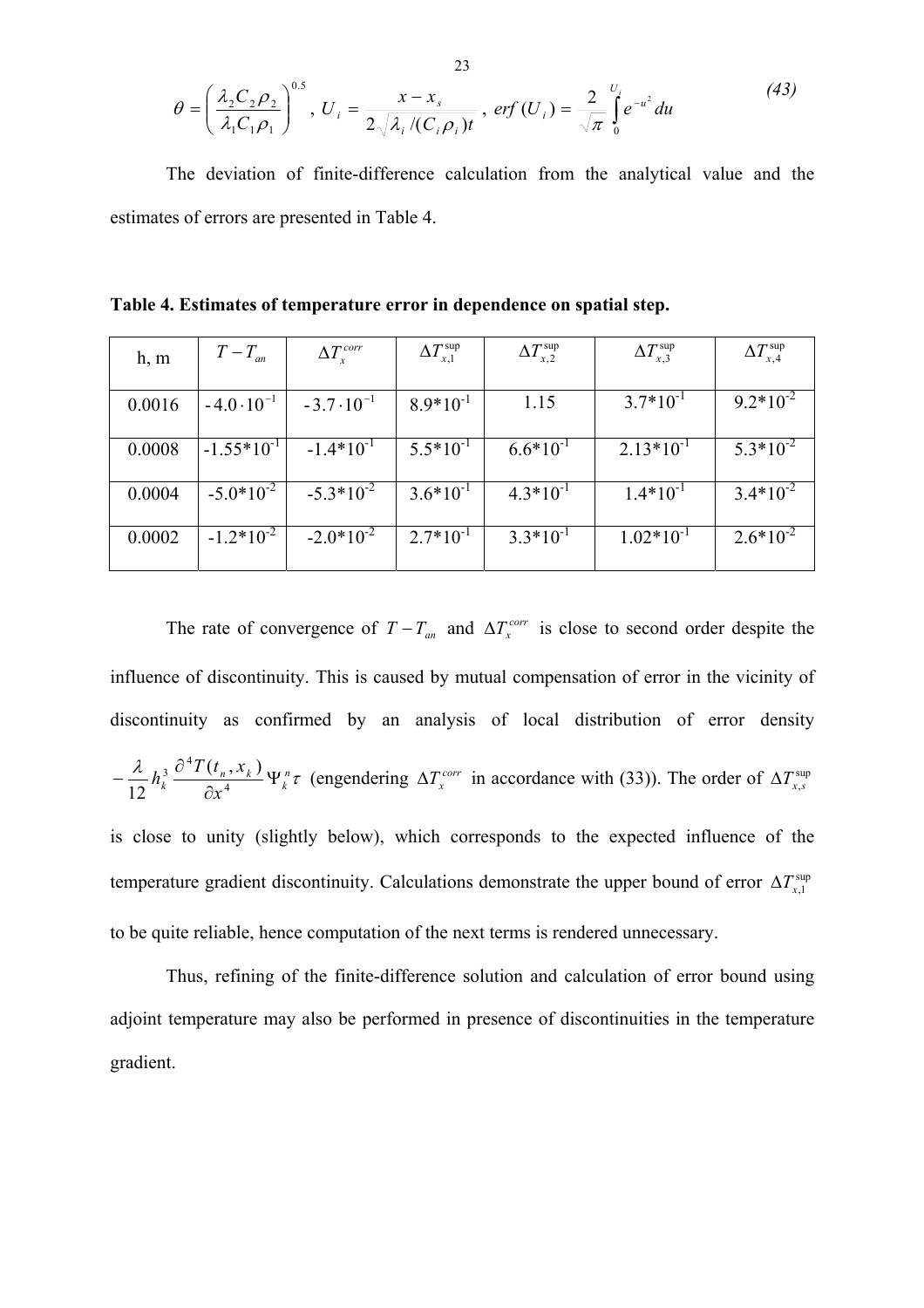**Discussion.** Formally, if we have an exact adjoint temperature we may obtain an arbitrarily small pointwise error. The approach is limited by the need to use temperature derivatives of high order that may be unbounded. In the first test problem, we used initial data  $f_k = T_0(x_k)$  that are calculated analytically (35). The problem (1) with these initial data (on infinite interval) provides the existence of an infinite number of temporal and spatial derivatives. Here we use finite spatial interval  $X$  and boundary conditions  $(2)$ , so the discontinuities on the boundaries are inevitable. Nevertheless, for the time duration considered the adjoint temperature is close to zero near the boundary. This provides applicability of estimates that use high order derivatives.

On the solution, having *m* bounded derivatives, we can obtain a correction and upper bound for the finite-difference approximation of the  $p - th$  derivative under condition  $m - p \ge 0$ . Nevertheless, for small smoothness of solution ( $m = p$ ) refining does not increase the convergence rate (correcting and upper bound terms have the same order). Even past refining, the error will contain a component of the first order, and the upper bound (28) may contain an indefinite number of terms and may be too great. For smoother solution  $(m - p \ge 1)$ , it is feasible to raise the minimal convergence order by unity and obtain an upper bound of error using a single term of following order. And only for a smooth enough solution  $(m \ge j + p + 1, j$ -approximation order) is it feasible to raise the nominal order of scheme accuracy and obtain upper bounds of next order of accuracy.

As demonstrated by the numerical tests, the first upper bound estimate is reliable enough for smooth solutions because the next terms are significantly smaller. As the mesh size diminishes, this demonstrates a convergence rate higher by unit than the order of the finite difference scheme. Numerical tests demonstrated the upper bound to be not larger than required for its applicability in practice. Even under the presence of discontinuities in the temperature gradients, computations demonstrated feasibility of obtaining realistic upper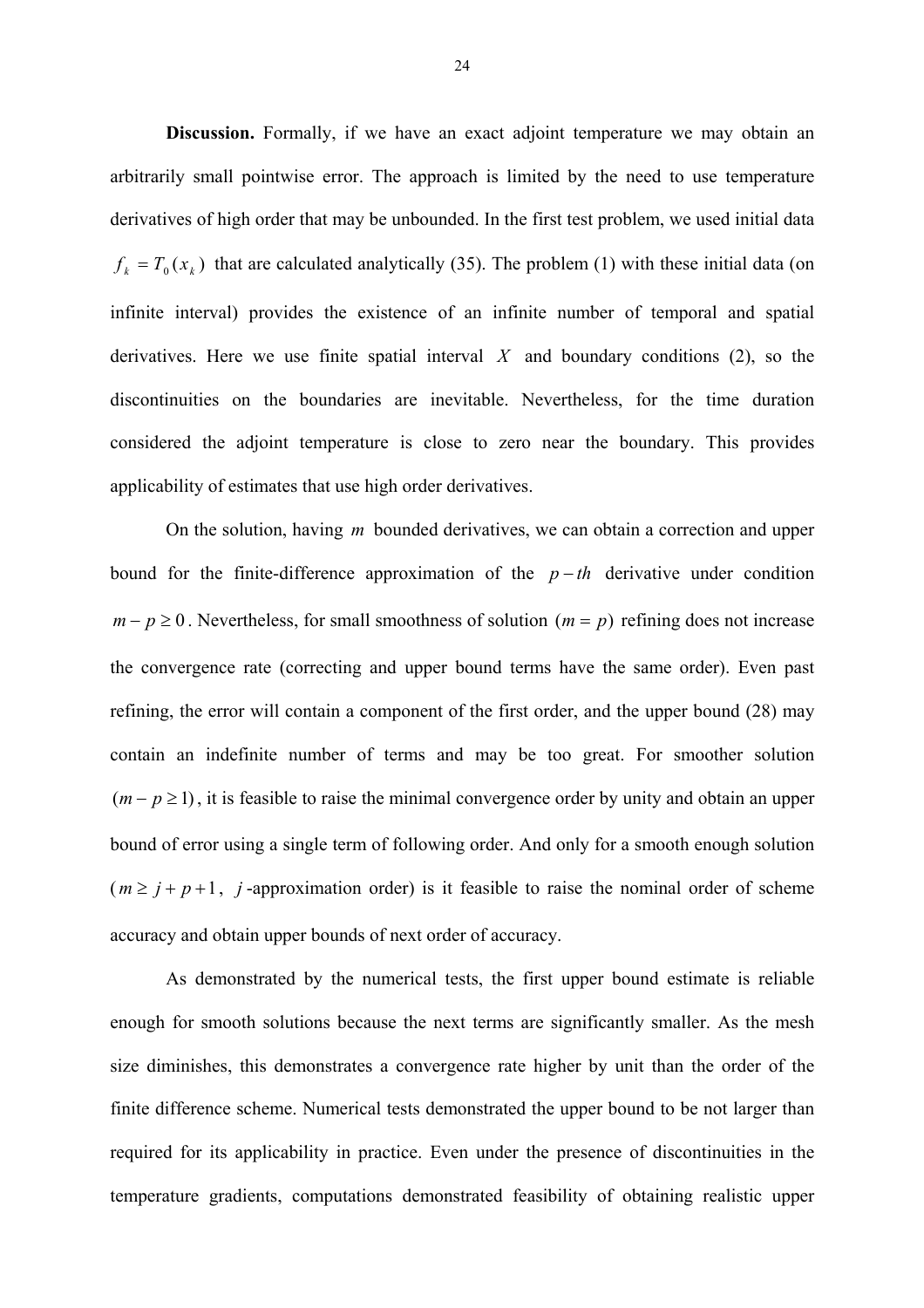bounds despite a reduction of the convergence order.

Naturally, the present approach enables us to compute not only the error of temperature (written in the form of functional (5)) but also the error of other functionals of temperature. The differences are only in the form of the source in the adjoint equation (13). Under certain conditions mollification may be necessary for approximation of this source [23].

**Conclusion.** The pointwise error of temperature finite-difference computation may be reduced using adjoint equation. The upper bound of the remaining error may be obtained as a function of the sizes of temporal and spatial steps.

The computer time required for the pointwise temperature refining and the upper bound calculation is equal to the time required for temperature computation on the same grid.

*Nomenclature*: *C*-thermal capacity; *h*- spatial step; *L*-Lagrangian, *N<sub>c</sub>*-number of time steps;  $N_x$  – number of spatial nodes; *t*-time; *t<sub>f</sub>*-duration of process; *T*-temperature; *T*<sub>0</sub>- initial temperature; *x*coordinate; *X*-thickness;

<sup>α</sup>, β,<sup>γ</sup> *-* coefficients in Taylor-Lagrange series, <sup>δ</sup> *-*Dirac's delta function; δ*T -*Taylor series; ∆T – temperature variation;  $\Delta T_x^{corr}$  -correctable error, connected with the expansion in space;  $\Delta T_t^{corr}$  correctable error, connected with the expansion in time;  $\Delta T_{x,s}^{\text{sup}}$  - component of bound of inherent error, connected with the expansion in coordinate;  $\Delta T_{t,s}^{\text{sup}}$  - component of bound of inherent error, related to the expansion in time;  $\varepsilon$  -functional; λ- thermal conductivity;  $\rho$ -density; τ-temporal step; <sup>Ω</sup>*-* domain *of* calculation; <sup>Ψ</sup>*-* adjoint temperature.

Indexes: *an*- analytical solution; *corr*- corrected error; *est –* estimated point; *exact-* exact solution; *k*number of spatial mesh node; n-number of temporal step; *sup*- bound of inherent error; x-component of truncation error connected with Taylor expansion in coordinate; *t-* component of truncation error connected with Taylor expansion in time.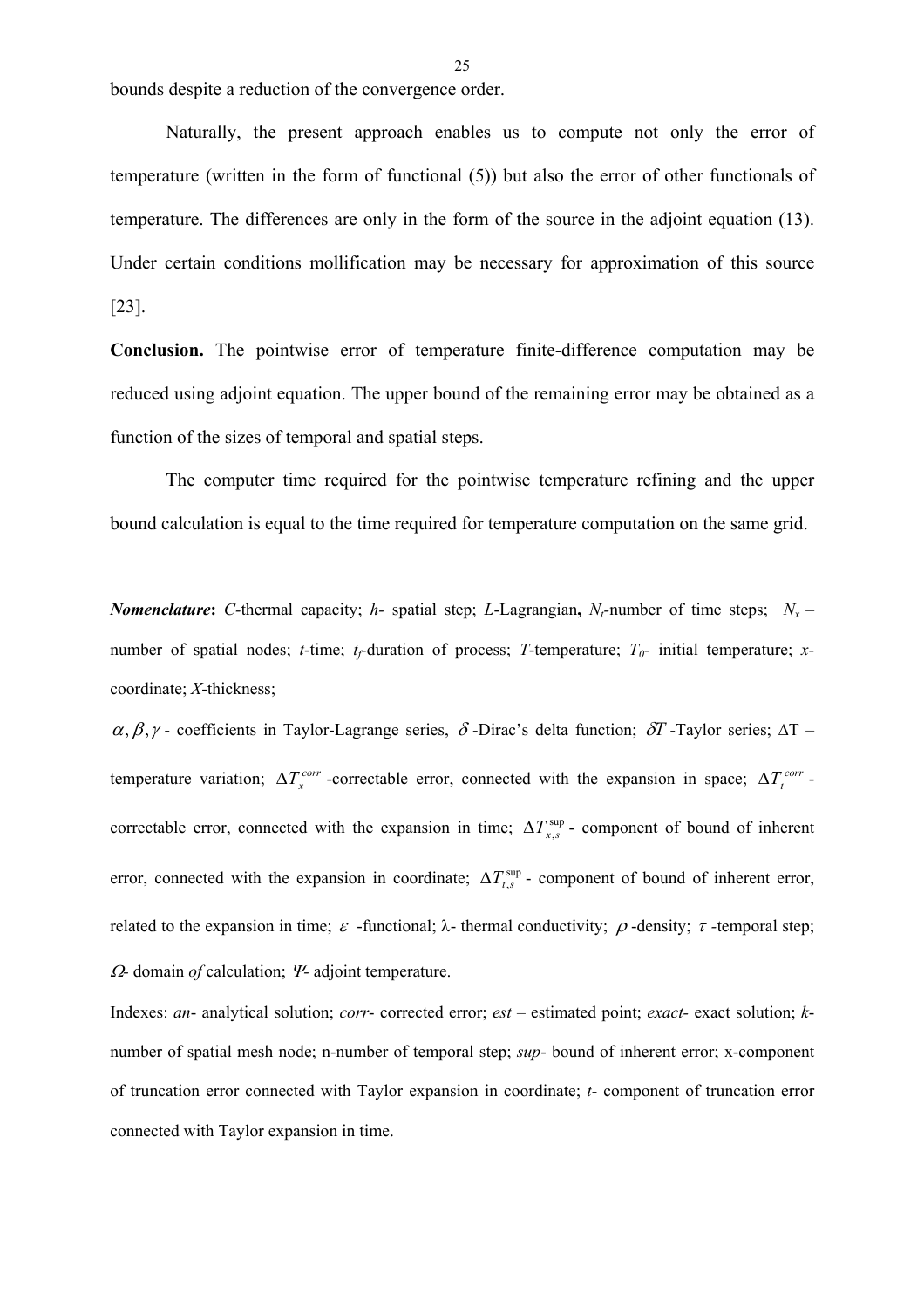## **Acknowledgements**

The second author acknowledges the support from the NSF grant number ATM-9731472 managed by Dr. Linda Peng whom he would like to thank for her support.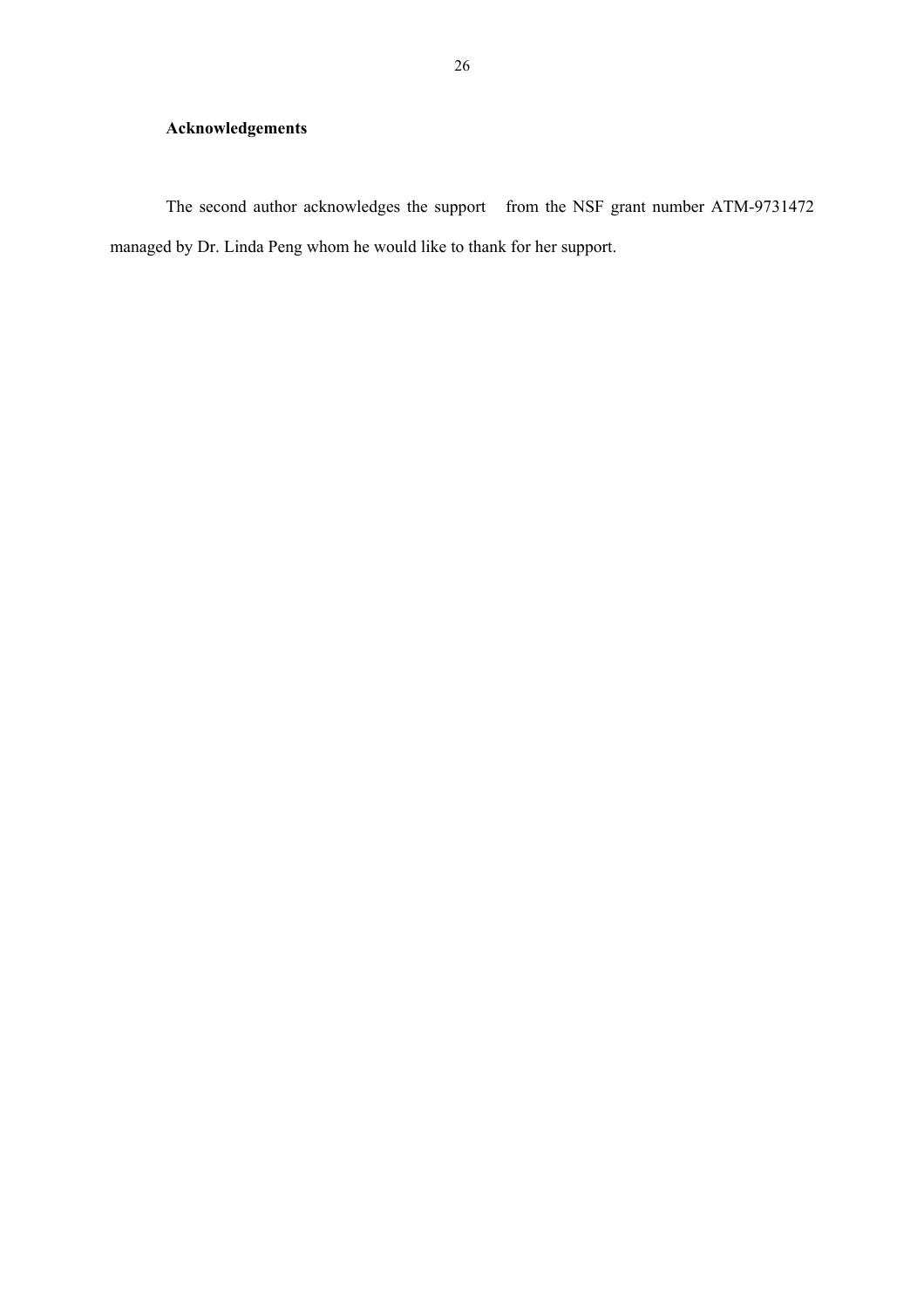#### **References**

- 1. *M. Ainsworth and J. Tinsley Oden*, A Posteriori Error Estimation in Finite Element Analysis. (Wiley - Interscience, NY, 2000).
- *2. A. Alekseev and I. M. Navon,* On Estimation of Temperature Uncertainty Using the Second Order Adjoint Problem//Int. Journal of Comput. Fluid Dynamics, Vol. 16 (2) (2002) 113–117.
- *3. A. Alekseev*, Control of error of the finite difference solution of heat transfer equation using adjoint equation, Journal of Eng. Physics and Thermophysics, т. 77, N 1 (2004) (accepted).
- 4. *O.M. Alifanov Artyukhin E.A. and Rumyantsev S.V.,* Extreme Methods for Solving Ill-Posed Problems with Applications to Inverse Heat Transfer Problems, ( Begell House Inc. Publ, 1996).
- 5. *M. H.Carpenter and J. H. Casper,* Accuracy of Shock Capturing in Two spatial Dimensions, AIAA J, v. 37, N 9 (1999) 1072-1079.
- 6. *G. Efraimsson and G. Kreiss,* A Remark on Numerical errors Downstream of Slightly Viscous Shocks, SIAM J. of Numerical Analysis, Vol. 36, N 3 (1999) 853-863.
- 7. *B. Engquist and B. Sjogreen.* The Convergence Rate of finite Difference Schemes in the Presence of Shocks. SIAM Journal of Numerical Analysis 35 (1998) 2464 –2485.
- 8. *Lars Ferm and Per Lötstedt*, Adaptive error control for steady state solutions of inviscid flow, *SIAM J. Sci. Comput.* 23 (2002) 1777-1798.
- 9. *M. B. Giles,* On adjoint equations for error analysis and optimal grid adaptation in CFD//in *Computing the Future II: Advances and Prospects in Computational Aerodynamic*s, edited by M. Hafez and D. A. Caughey (Wiley, New York, 1998).
- 10. *M. B. Giles and E. Suli,* Adjoint methods for PDEs: a posteriori error analysis and postprocessing by duality, Acta Numerica, 11 (2002) 145-206.
- 11. *M. B. Giles* Discrete adjoint approximations with shocks. *Hyperbolic Problems: Theory, Numerics, Applications*, editors T. Hou and E. Tadmor ( Springer-Verlag 2003).
- 12. *M. B. Giles and Pierce, N.A.,* Improved Lift and Drag Estimates Using Adjoint Euler Equations" Technical Report 99-3293, (AIAA, Reno, NV, 1999).
- 13. *M.B. Giles, M.C. Duta, J.-D. Muller and N.A. Pierce*.Algorithm developments for discrete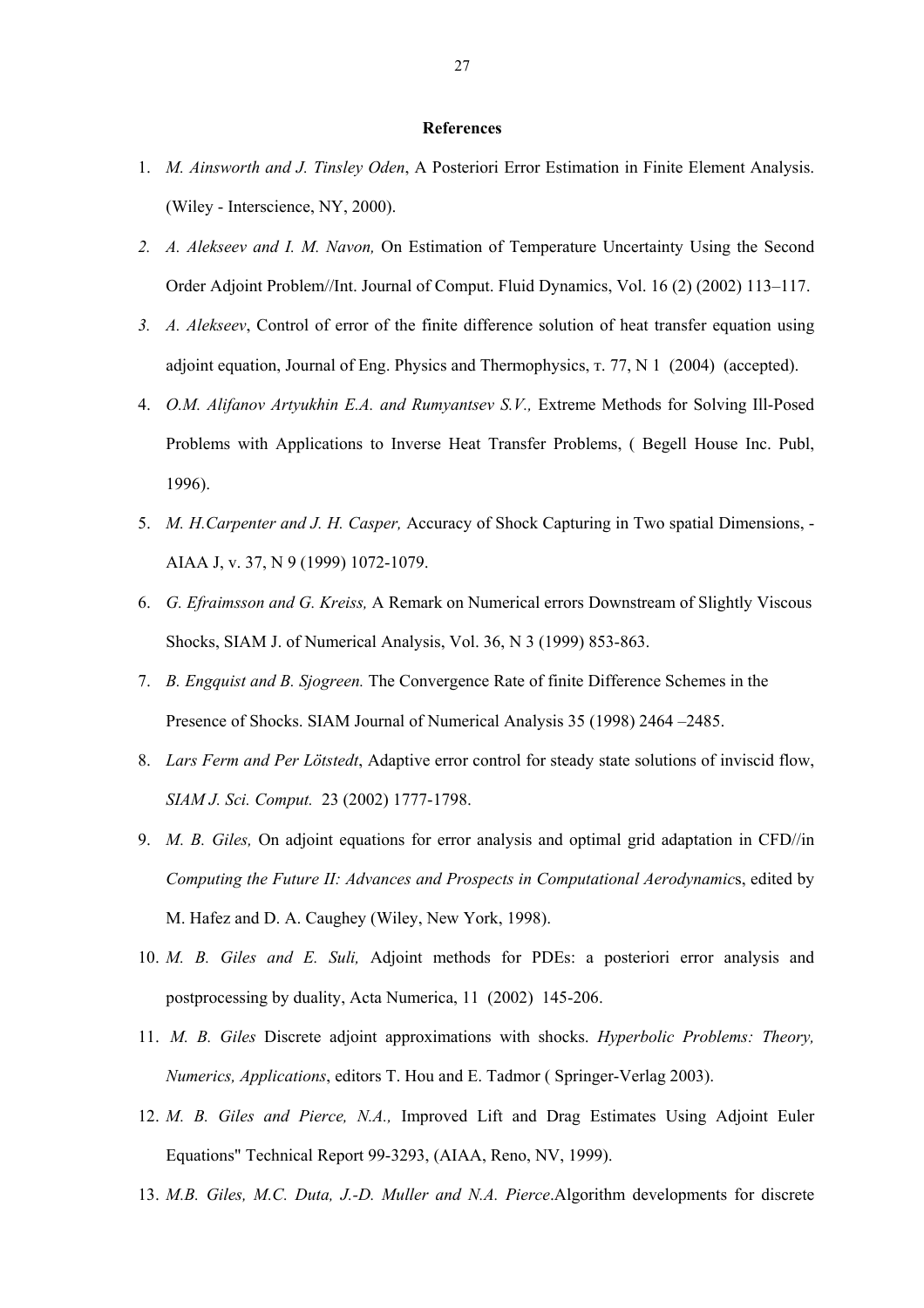adjoint methods. *AIAA Journal*, 41(2) (2003) 198-205.

- 14. *R. Hartmann and P. Houston.* Goal-Oriented A Posteriori Error Estimation for Compressible Fluid Flows. *Numerical Mathematics and Advanced Applications*, Eds. F. Brezzi, A. Buffa, S. Corsaro and A. Murli, (Springer-Verlag, 2003) 775-784.
- 15. *R. Hartmann and P. Houston.* Goal-Oriented A Posteriori Error Estimation for Multiple Target Functionals, In T.Y. Hou and E. Tadmor, editors, *Hyperbolic Problems: Theory, Numerics, Applications*, , (Springer-Verlag, 2003) , 579-588.
- 16. *J. Hoffman and C. Johnson*, Computability and adaptivity in CFD*,* to appear as a chapter in (Encyclopedia of Computational Mechanics, Edited by E. Stein, R. de Borst and T.J.R. Hughes, 2003).
- 17. *J. Hoffman,* Adaptive finite element methods for LES: Duality based a posteriori error estimation in various norms and linear functionals ( 2002) *submitted to SIAM J. of Sci. Comp.*
- 18. *Chris Homescu and I. M. Navon* Optimal control of flow with discontinuities *. Journal of Computational Physics,* **Vol. 187 (** 2003) 660-682.
- 19. *C*. *Johnson,* , On Computability and Error Control in CFD. International J. for Numerical Methods in Fluids, Vol. 20 (1995) 777-788.
- 20. *Gunilla Kreiss, Gunilla Efraimsson, and Jan Nordstrom.* Elimination of First Order Errors in Shock Calculations. *SIAM Journal of Numerical Analysis*, 38(6) ( 2001) 1986–1998.
- 21. *G. I . Marchuk and V. V. Shaidurov,* Difference methods and their extrapolations, (Springer, N.Y., 1983).
- 22. *G. I. Marchuk,* Adjoint Equations and Analysis of Complex Systems**, (**Kluwer Academic Publishers, Dordrecht, 1995).
- 23. *J.T. Oden and S. Prudhomme,* Goal-Oriented Error Estimation and Adaptivity for the Finite Element Method, Computers&Mathematics with Applic. 41 (2001) 735-756.
- 24. *J. T. Oden and S. Prudhomme,* Estimation of modeling error in computational mechanics, *Journal of Computational Physics*, vol. 182 (2002) 496-515.
- 25. *M. A. Park,* Three–Dimensional Turbulent RANS Adjoint–Based Error Correction, AIAA Paper 2003-3849 (2003) 1-14.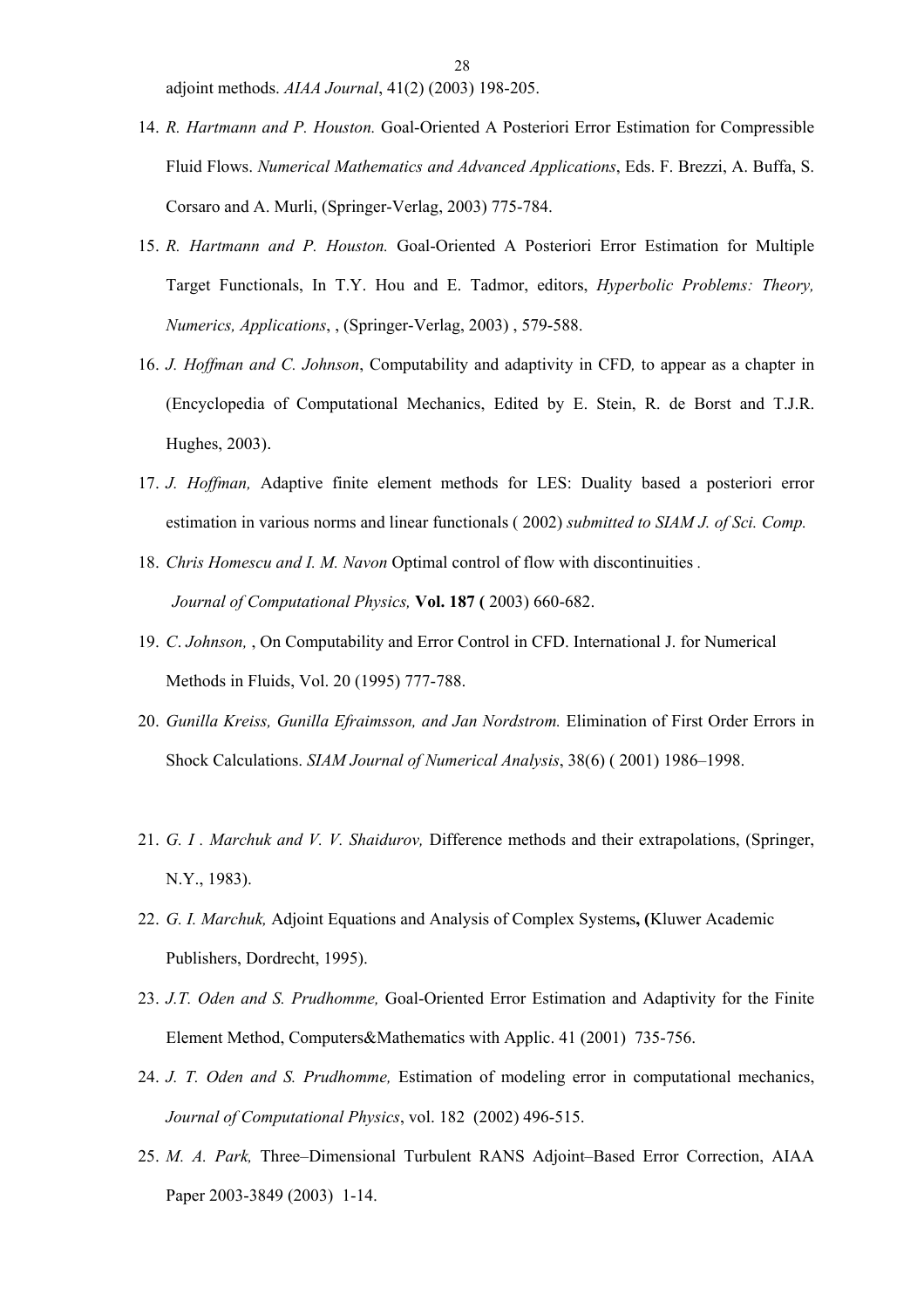- 26. *M. A. Park,* "Adjoint–Based, Three–Dimensional Error Prediction and Grid Adaptation," AIAA Paper 2002–3286 (2002) .
- 27. *N. A. Pierce and M. B. Giles*, Adjoint recovery of superconvergent functionals from PDE approximations *SIAM Re*v. 42 (2000) 247 - 264 .
- 28. *S. Prudhomme and J. T. Oden,* On goal-oriented error estimation for elliptic problems: Application to the control of pointwise errors, *Computer Methods in Applied Mechanics and Engineering*, vol. 176 (1999) 313-331.
- 29. *P. J. Roache,* "Quantification of Uncertainty in Computational Fluid Dynamics". Annual Review of Fluid Mechanics, 29 (1997) 123–160.
- 30. *C. J. Roy,* Grid Convergence Error Analysis for Mixed-Order Numerical Schemes. AIAA Journal., vol. 41, no. 4 (2003) 595 - 604.
- 31. *C. J. Roy, McWherter-Payne M.A., and Oberkampf, W. L.* "Verification and Validation for Laminar Hypersonic Flowfields", AIAA Paper 2000-2550, (2000).
- 32. *A . A. Samarskii,* Theory of difference schemes, (Marcel Dekker, NY, 2001).
- *33. D. A. Venditti and D. Darmofal,* Grid Adaptation for Functional Outputs: Application to Two-Dimensional Inviscid Flow//J. Comput. Phys., 176 (2002) 40-69.
- 34. *D. A. Venditti and D. L. Darmofal,* Adjoint error estimation and grid adaptation for functional outputs: Application to quasi-one-dimensional flow, *J. Comput. Phys.* **16**4 (2000). 204 *–*227.
- 35. *Nail K. Yamaleev and Mark H. Carpenter,* On Accuracy of Adaptive Grid Methods for Captured Shocks, NASA/TM-2002-211415, (2002) 1-37.
- *36. Zhi Wang, Navon I. M., F.X. Le Dimet and X. Zou.* The Second Order Adjoint Analysis: Theory and Applications, Meteorol. Atmos. Phys. v. 50 (1992) 3-20.